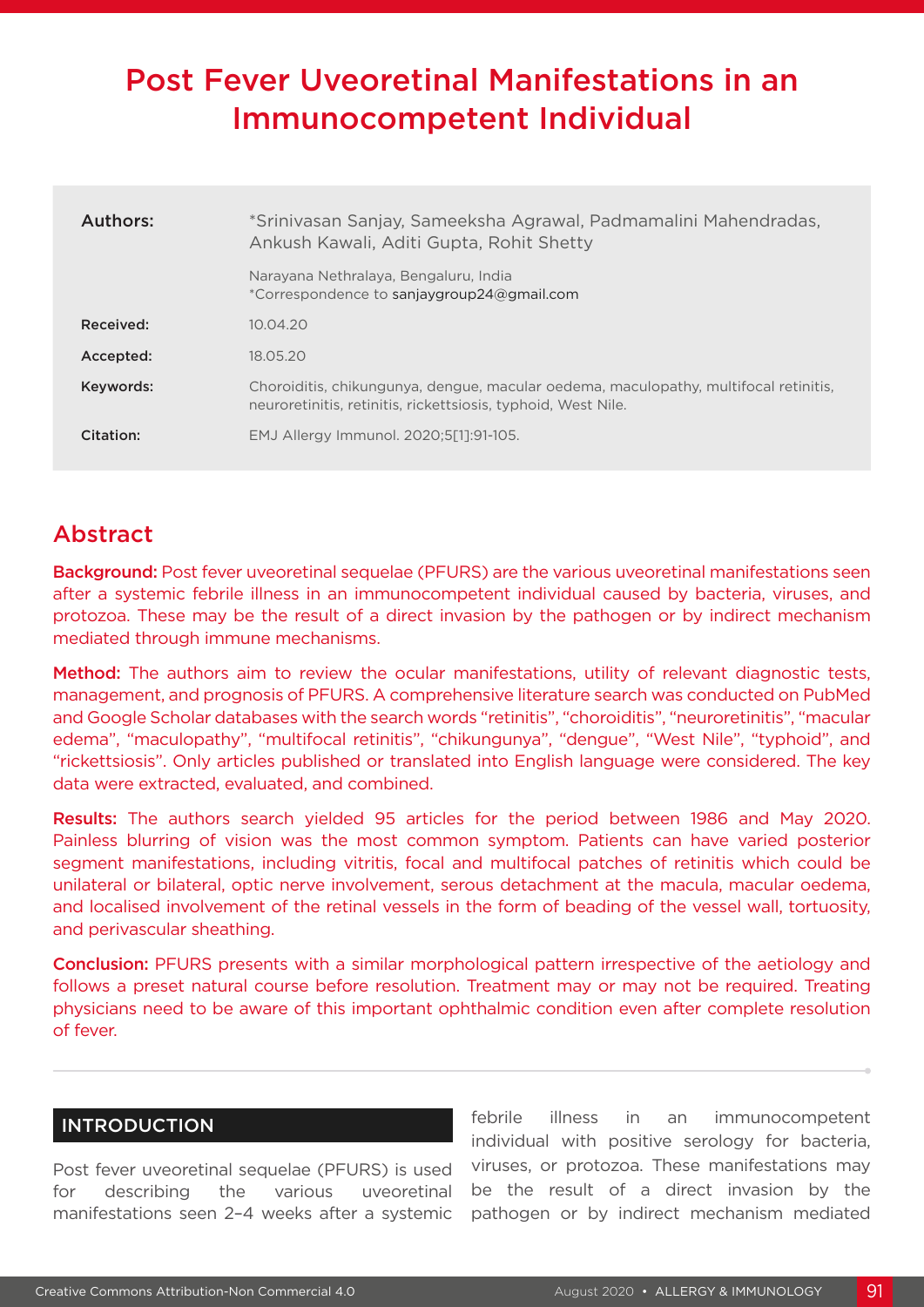through immune mechanisms.1 Ocular symptoms include sudden, painless diminution of vision, black dots, flashes of light, loss of one-half of visual field, and central black outs. Patients can have varied uveoretinal manifestations including solitary and multifocal patches of retinitis, serous detachment at the macula, macular oedema, and localised/generalised involvement of the retinal vessels in the form of beading of the vessel wall, tortuosity, and perivascular sheathing and optic nerve involvement.<sup>1,2</sup> Irrespective of the cause of the fever, clinical presentations of cases are similar with predominant signs at the posterior pole of the retina and a favourable response to steroids may suggest a possible immunological basis for this condition.1-7

Epidemic retinitis (ER) is a retinitis post-febrile illness commonly caused by *Rickettsia*, dengue, chikungunya, West Nile virus (WNV), and several other as yet unknown organisms, generally seen in tropical countries.<sup>2,8,9</sup> ER has been previously described by different authors as "postfever retinitis" or "acute multifocal retinitis."10,11 Herein, various pathogens implicated in PFURS are discussed. Table 1 summarises various studies in medical literature.4,5,12-30

## VIRAL

Chikungunya, dengue, and Zika viruses have emerged as increasingly important arboviruses that cause ophthalmic manifestations. The global expansion of these arboviruses was preceded by the global spread of their vectors. These arboviruses have common and very similar symptoms such as fever, skin rashes, malaise, headache, neutropenia, and lymphopenia.<sup>31</sup>

#### Dengue

Dengue maculopathy is a common posterior segment condition and its incidence may correlate with the severity of systemic disease.12 Common ophthalmic manifestations include subconjunctival, vitreous, and retinal haemorrhages; anterior and posterior uveitis; optic neuritis; and maculopathies such as foveolitis, haemorrhage, and oedema. Main symptoms include blurring of vision, scotomata, metamorphopsia, and floaters.12

Symptoms of dengue maculopathy start at a mean of 6.9 days after the onset of fever.

Poorer visual acuity may be seen in patients with macular oedema or foveolitis, and this correlates with the severity of macular oedema. There may be presence of well-defined, yellowish subretinal lesions in the macula along with retinal striae radiating around the fovea (foveolitis). These lesions may represent disruption of photoreceptors, the outer neurosensory retina, and the inner segment/outer segment (IS/OS) junction, along with dot and blot and macular haemorrhages which corresponds to areas of scotomata.32-36

The presence of foveolitis in patients with maculopathy was 7%. In the study by Pang and Loh,<sup>37</sup> four out of six patients had bilateral disease. Some eyes had concurrent findings of superior temporal branch vein occlusion and macular oedema, while some had associated foveolitis and vasculitis suggestive of an inflammatory pathophysiology. Haemorrhagic retinopathy associated with dengue haemorrhagic fever is related to the induced thrombocytopenia. The onset of visual symptoms is usually observed within 1 day from the resolution of fever and at the nadir of the thrombocytopenia.<sup>37</sup> Secondary dengue infection may manifest as retinitis with signs of microvascular occlusions in the retina.<sup>13</sup>

Changes such as anterior uveitis, exudative maculopathy, choroidal effusion, Roth spots, vasculitis, exudative retinal detachment, and panophthalmitis are rare.<sup>1</sup> Mean complement C3 levels were lower in subjects with dengue maculopathy than in those without. The appearance of maculopathy 1 week after onset of fever suggests that dengue maculopathy is the result of an immune-mediated process and not a direct consequence of viral invasion of ocular tissue.12 Acute macular neuroretinopathy (AMN) has been recently reported to be an unusual manifestation of dengue maculopathy.38,39 AMN presents with hyper-reflectivity of the outer retina (outer plexiform layer and outer nuclear layer), and disruption of ellipsoid zone, external limiting membrane, and interdigitation zone.<sup>39</sup>

Fundus fluorescein angiography is a useful imaging modality to determine the extent and severity of retinal manifestations such as maculopathy and retinal vasculitis. Foveolitis appears as retinal pigment epithelial hyperfluorescence that appears in the early phase and persists till the late phase.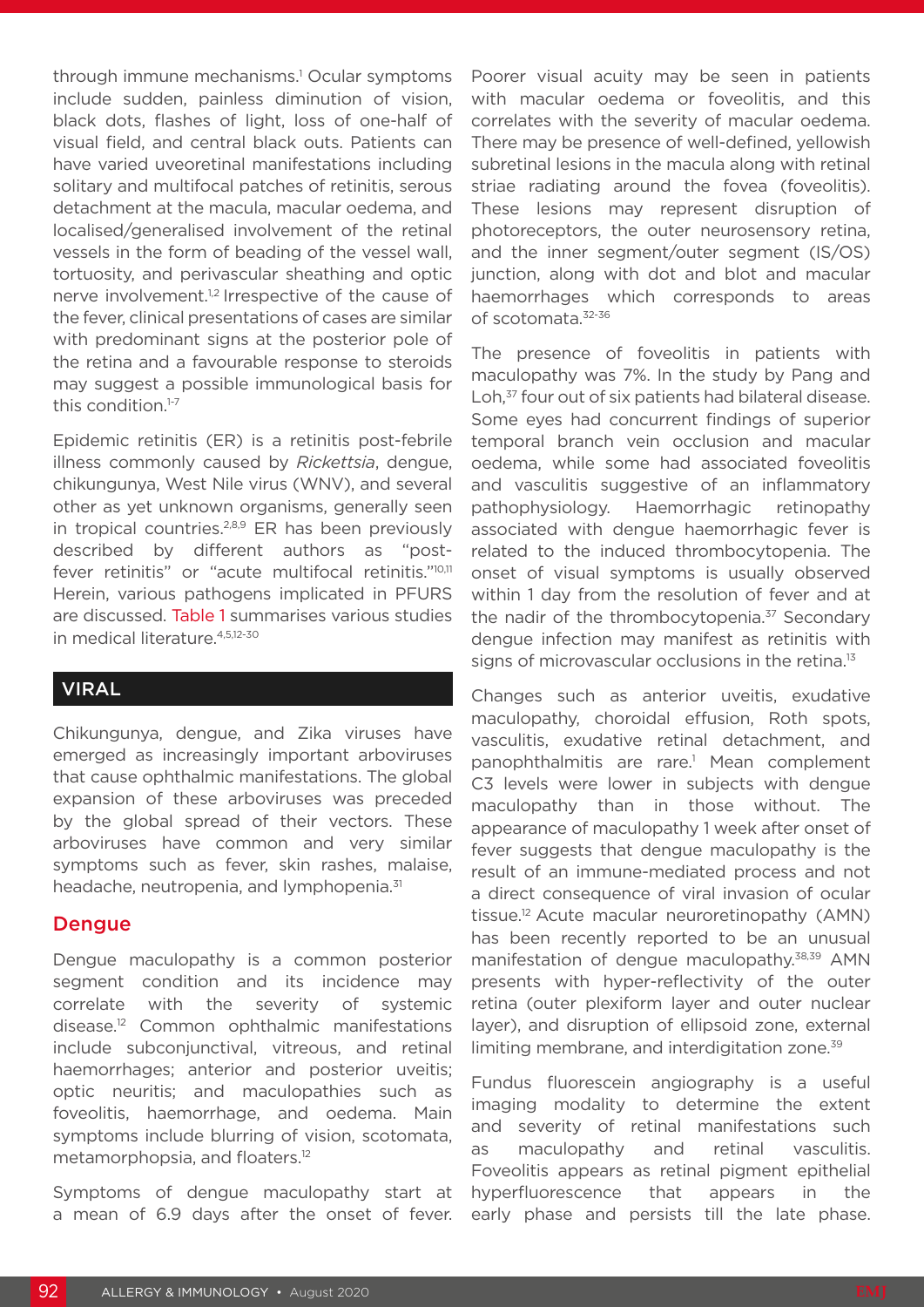| Outcome<br>Follow-up<br>Treatment                     | VA improved in 11<br>patients, remained<br>same in 12, and<br>worsened in 3.<br>3 months                                                   | retinal lesions with<br>pigmentary changes.<br>Mild disc pallor in<br>the RE.<br>OCT at 6 months<br>resolution of all<br>BE: Complete<br>6 months                                                                              | the lesion along with<br>complete resolution<br>of subfoveal NSD in<br>retinal layers over<br>showed residual<br>thinning of inner<br>the macula.  | maculopathy and<br>15 had significant<br>27 had dengue         | morbidity with<br>severe visual<br>impairment.                                                  |                                                    | to 6/6 N6.                                                                                   |                                                                                                       | oedema.                                                                                                                                                                                                                                                                                   |                                                                                                              |
|-------------------------------------------------------|--------------------------------------------------------------------------------------------------------------------------------------------|--------------------------------------------------------------------------------------------------------------------------------------------------------------------------------------------------------------------------------|----------------------------------------------------------------------------------------------------------------------------------------------------|----------------------------------------------------------------|-------------------------------------------------------------------------------------------------|----------------------------------------------------|----------------------------------------------------------------------------------------------|-------------------------------------------------------------------------------------------------------|-------------------------------------------------------------------------------------------------------------------------------------------------------------------------------------------------------------------------------------------------------------------------------------------|--------------------------------------------------------------------------------------------------------------|
|                                                       |                                                                                                                                            |                                                                                                                                                                                                                                |                                                                                                                                                    |                                                                |                                                                                                 |                                                    | VA in RE improved                                                                            | haemorrhages and<br>Resolving retinal<br>retinitis patch.                                             | layers and resolving<br>showed a decrease<br>in the thickness of<br>the inner retinal<br>OCT of the RE                                                                                                                                                                                    |                                                                                                              |
|                                                       |                                                                                                                                            |                                                                                                                                                                                                                                |                                                                                                                                                    | 1 month                                                        |                                                                                                 |                                                    | 2 months                                                                                     |                                                                                                       |                                                                                                                                                                                                                                                                                           |                                                                                                              |
|                                                       | systemic steroids<br>Topical and                                                                                                           | (1 mg/kg body<br>weight/day).<br>Steroids were<br>Prednisolone<br>tapered over<br>with regular<br>monitoring.<br>2 months                                                                                                      |                                                                                                                                                    | Supportive<br>therapy                                          |                                                                                                 |                                                    | corticosteroids<br>$(1 \, mg/kg)$<br>Oral                                                    |                                                                                                       |                                                                                                                                                                                                                                                                                           |                                                                                                              |
| Investigations                                        | Single positive IgM chikungunya<br>serologic test by ELISA.                                                                                | RE highly reflective and disorganised<br>inner retinal layer with back scattering<br>and understment on Octinal<br>Negative for HIV, tuberculosis, syphilis,<br>connective tissue disorders, SLE, and<br>rheumatoid arthritis. |                                                                                                                                                    | complement C3 and C4 levels.<br>Blood samples: to evaluate     | Urine samples: quantification of urinary<br>microalbumin by immunoturbidimetric<br>method.      | FFA: mild arteriolar and/or venular<br>leakage.    | fluorescence corresponding to<br>the retinal haemorrhages and<br>FFA of RE: areas of blocked | hyperfluorescence along the<br>superotemporal arcade in right eye.<br>early hypofluoresence with late | hyperreflectivity of the inner retinal<br>layers with loss of architecture over the<br>patch of retinitis. NS-1 antigen test for<br>OCT of RE: showed subfoveal fluid and<br>was negative for chikungunya, West<br>dengue virus was positive. Serology<br>for dengue IgG was positive but | Nile virus, and yellow fever. Dengue<br>IgG: IgM ratio was 1.8, suggestive of<br>secondary dengue infection. |
| Ocular signs                                          | anterior uveitis, optic<br>lesions, and retinitis.<br>Granulomatous and<br>neuritis retrobulbar<br>nongranulomatous<br>neuritis, dendritic | associated with multiple<br>slight disc pallor with<br>of deep retinitis and<br>a large NSD in the<br>RE clear media with<br>whitish fluffy areas<br>area of vasculitis<br>superior to disc<br>macular area.                   | superior to the disc, and<br>a nasal area of retinal<br>LE clear media, normal<br>disc and foveal reflex,<br>one discrete CWS<br>venous sheathing. | Retinal or choroidal<br>vasculopathy with<br>macular swelling, | papillomacular bundle<br>small white or yellow<br>or close to the fovea,<br>dots usually on the | haemorrhages at the<br>and intraretinal<br>macula. | with multiple intraretinal<br>Dilated and tortuous<br>superotemporal vein                    | approximately 2-disc<br>and a patch of<br>retinitis measuring<br>haemorrhages                         | superotemporal arcade<br>along with a serous<br>detachment of the<br>diameter along the<br>macula.                                                                                                                                                                                        |                                                                                                              |
| Ocular symptoms                                       | orbital pain, and<br>Photophobia,<br>conjunctivitis.<br>retrobulbar                                                                        | weeks after the onset<br>of treatment, BCVA<br>20/125 N36 RE and<br>20/20 N6 LE.<br>Grade 1 RAPD in the<br>RE. Defective colour<br>vision in the RE.<br>Decreased vision 4                                                     |                                                                                                                                                    | From mild BOV to<br>catastrophic and<br>severe blindness.      |                                                                                                 |                                                    | BOV in the RE for 5<br>days                                                                  | (VA $6/24$ N18 RE and<br>$6/6$ N6 LE).                                                                |                                                                                                                                                                                                                                                                                           |                                                                                                              |
| Infection                                             | Chikungunya                                                                                                                                | Typhoid fever                                                                                                                                                                                                                  |                                                                                                                                                    | Dengue fever                                                   |                                                                                                 |                                                    | Dengue fever                                                                                 |                                                                                                       |                                                                                                                                                                                                                                                                                           |                                                                                                              |
| Interval<br>between<br>fever and<br>ocular<br>symptom | 33 days                                                                                                                                    | 6 weeks                                                                                                                                                                                                                        |                                                                                                                                                    | days<br>$\overline{C}$                                         |                                                                                                 |                                                    | years<br>$\overline{\phantom{a}}$                                                            |                                                                                                       |                                                                                                                                                                                                                                                                                           |                                                                                                              |
| Age/                                                  | M:F 21:16                                                                                                                                  | 27-year-<br>old M                                                                                                                                                                                                              |                                                                                                                                                    | M:F 119:78                                                     |                                                                                                 |                                                    | 42-year-<br>old F                                                                            |                                                                                                       |                                                                                                                                                                                                                                                                                           |                                                                                                              |
| Number of<br>cases                                    | 57                                                                                                                                         |                                                                                                                                                                                                                                |                                                                                                                                                    | 197                                                            |                                                                                                 |                                                    |                                                                                              |                                                                                                       |                                                                                                                                                                                                                                                                                           |                                                                                                              |
| Design                                                | Case<br>series                                                                                                                             | Case<br>report                                                                                                                                                                                                                 |                                                                                                                                                    | Case<br>series                                                 |                                                                                                 |                                                    | Case<br>report                                                                               |                                                                                                       |                                                                                                                                                                                                                                                                                           |                                                                                                              |
| Paper                                                 | Lalitha et al., <sup>4</sup><br>2007                                                                                                       | Relhan et al., <sup>5</sup> 2014                                                                                                                                                                                               |                                                                                                                                                    | Su et al., <sup>12</sup> 2007                                  |                                                                                                 |                                                    | Koundanya et al., <sup>13</sup><br>2019                                                      |                                                                                                       |                                                                                                                                                                                                                                                                                           |                                                                                                              |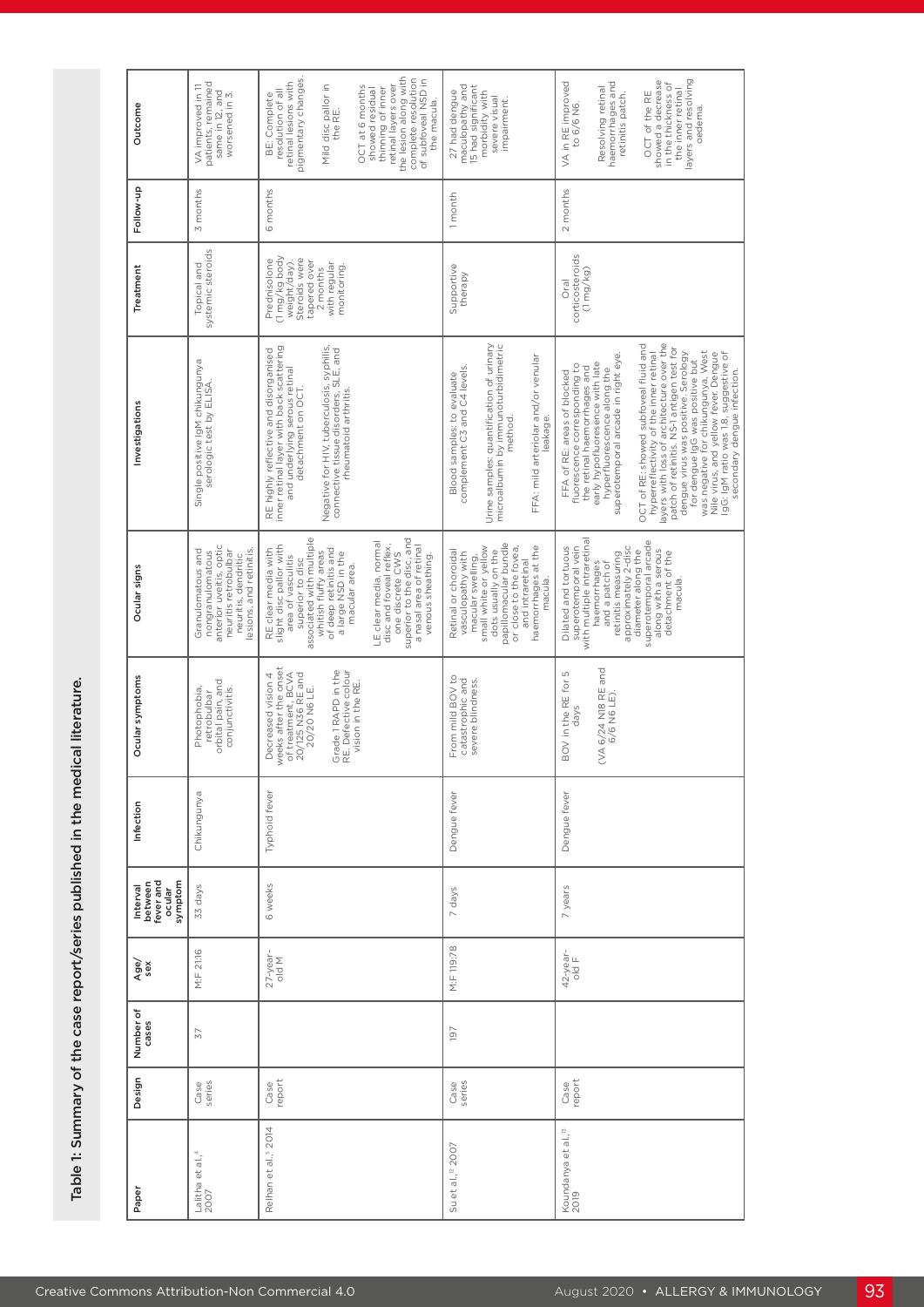| Outcome                                               | VA improved with<br>resolving retinitis.                                                                                                                                                                                                                                                                                                                                                                                              | BCVA improved to<br>20/30, N6 in RE and<br>20/20, N6 in the LE.<br>in the retinal<br>haemorrhages and<br>Bilateral resolution<br>of disc oedema<br>with decrease<br>CWS.                                                                                                                                                                                                                                                                                                                                                                                                                                                                                                                                                         | Fundus examination<br>showed resolution<br>of the serous<br>revealed resolving<br>lesions in BE and<br>OCT of the RE<br>in the BCVA in<br>RE to 6/6 which<br>was maintained<br>on further visits.<br>Improvement<br>detachment.                                                                                                                    |
|-------------------------------------------------------|---------------------------------------------------------------------------------------------------------------------------------------------------------------------------------------------------------------------------------------------------------------------------------------------------------------------------------------------------------------------------------------------------------------------------------------|----------------------------------------------------------------------------------------------------------------------------------------------------------------------------------------------------------------------------------------------------------------------------------------------------------------------------------------------------------------------------------------------------------------------------------------------------------------------------------------------------------------------------------------------------------------------------------------------------------------------------------------------------------------------------------------------------------------------------------|----------------------------------------------------------------------------------------------------------------------------------------------------------------------------------------------------------------------------------------------------------------------------------------------------------------------------------------------------|
| Follow-up                                             | 6 weeks                                                                                                                                                                                                                                                                                                                                                                                                                               |                                                                                                                                                                                                                                                                                                                                                                                                                                                                                                                                                                                                                                                                                                                                  | 3 months                                                                                                                                                                                                                                                                                                                                           |
| Treatment                                             | prednisolone (40<br>mg/day orally for<br>was then tapered<br>over a period of<br>0.1% diclofenac<br>1 week), which<br>6 weeks along<br>with topical<br>sodium four<br>times a day.<br>Systemic<br>acyclovir;                                                                                                                                                                                                                          | tapered over 6<br>1 mg/kg body<br>Prednisolone<br>weight was<br>started and<br>weeks.<br>Tablet                                                                                                                                                                                                                                                                                                                                                                                                                                                                                                                                                                                                                                  | Oral prednisolone<br>weight which<br>was tapered over<br>1 mg/kg body<br>2 months.                                                                                                                                                                                                                                                                 |
| Investigations                                        | FFA: early hypofluorescence and late<br>OCT: increased reflectivity in the NFL<br>hyperfluorescence with disc leakage<br>zone corresponding to the areas of<br>retinitis with after shadowing. Fluid-<br>filled spaces in the outer retina with<br>Serological tests for HSV (IgG and<br>IgM), CMV (IgM), dengue IgM, and<br>ELISA for HIV I and II were negative.<br>Serum: chikungunya IgM antibody.<br>subfoveal serous detachment | ELISA test for HIV and VDRL test were<br>Differential count showed polymorphs<br>62%, lymphocytes 28%, eosinophils 8%,<br>Plate let do baschish and baschish<br>Plate let contra 18 llakhs/mm <sup>3</sup> .<br>Random blood sugar: 240 mg%.<br>Blood urea: 30 mg%; serum creatinine:<br>PCR test: confirmed the presence of<br>chikungunya virus infection.<br>ESR: 61 mm in 1 hour (Westergren's<br>and from peripapillary vessels and<br>blocked fluorescence due to retinal<br>negative. Chikungunya (Card) IgM<br>ELISA test was positive.<br>FFA: leakage from disc margins<br>Total count: 14,000 cells/mm <sup>3</sup><br>SGOT: 42 U/L; SGPT: 67 U/L<br>Haemoglobin: 12.5 gm%.<br>haemorrhage.<br>0.8 mg/dL.<br>method). | X-cyton analysis of the AC aspirate<br>was negarive for organisms including<br>woodcarive for organisms including<br>Mycodoii, HSV, CMV, and V2V.<br>OCT: RE underlying macular serous<br>Blood tests were done to rule out<br>VDRL and HIV status.<br>retinal detachment was noted.                                                               |
| Ocular signs                                          | hyperaemic disc with an<br>area of confluent retinal<br>opacity suggestive of<br>retinitis in the posterior<br>pole with surrounding<br>retinal and macular<br>Vitritis and a<br>oedema.                                                                                                                                                                                                                                              | Few vitreous cells, optic<br>disc oedema, intraretinal<br>haemorrhages,<br>peripapillary CWS, and<br>areas of retinitis with<br>macular star in BE.                                                                                                                                                                                                                                                                                                                                                                                                                                                                                                                                                                              | haemorrhages in around<br>arcades with superficial<br>macular star suggestive<br>haemorrhage along the<br>superior arcade with<br>intact foveal reflex.<br>fluffy lesions along the<br>lesions with superficial<br>few dispersed retinitis<br>superior and inferior<br>LE: fundus showed<br>the macula with a<br>RE: showed white<br>of retinitis. |
| Ocular symptoms                                       | BOV                                                                                                                                                                                                                                                                                                                                                                                                                                   | BOV, VA 20/80 N18<br>RE, 20/60 N6 LE.                                                                                                                                                                                                                                                                                                                                                                                                                                                                                                                                                                                                                                                                                            | Diminution of vision<br>(VA 2/60 RE, 20/20<br>in RE<br>$\widehat{E}$                                                                                                                                                                                                                                                                               |
| Infection                                             | Chikungunya                                                                                                                                                                                                                                                                                                                                                                                                                           | Chikungunya                                                                                                                                                                                                                                                                                                                                                                                                                                                                                                                                                                                                                                                                                                                      | Typhoid fever                                                                                                                                                                                                                                                                                                                                      |
| Interval<br>between<br>fever and<br>ccular<br>symptom | 4-12 weeks<br>(median: 6<br>weeks)                                                                                                                                                                                                                                                                                                                                                                                                    | 2 weeks                                                                                                                                                                                                                                                                                                                                                                                                                                                                                                                                                                                                                                                                                                                          | 28 days                                                                                                                                                                                                                                                                                                                                            |
| Age/                                                  | 5:4<br>$\stackrel{\sqcup}{\geq}$                                                                                                                                                                                                                                                                                                                                                                                                      | 48-year-<br>old F                                                                                                                                                                                                                                                                                                                                                                                                                                                                                                                                                                                                                                                                                                                | 59-year-<br>old M                                                                                                                                                                                                                                                                                                                                  |
| Number of<br>cases                                    | $\circ$                                                                                                                                                                                                                                                                                                                                                                                                                               |                                                                                                                                                                                                                                                                                                                                                                                                                                                                                                                                                                                                                                                                                                                                  |                                                                                                                                                                                                                                                                                                                                                    |
| Design                                                | Case<br>series                                                                                                                                                                                                                                                                                                                                                                                                                        | Case<br>report                                                                                                                                                                                                                                                                                                                                                                                                                                                                                                                                                                                                                                                                                                                   | Case<br>report                                                                                                                                                                                                                                                                                                                                     |
| Paper                                                 | Mahendradas et<br>al., <sup>14</sup> 2008                                                                                                                                                                                                                                                                                                                                                                                             | Mahesh et al., <sup>15</sup><br>2009                                                                                                                                                                                                                                                                                                                                                                                                                                                                                                                                                                                                                                                                                             | Prabhushankar et<br>al., <sup>16</sup> 2017                                                                                                                                                                                                                                                                                                        |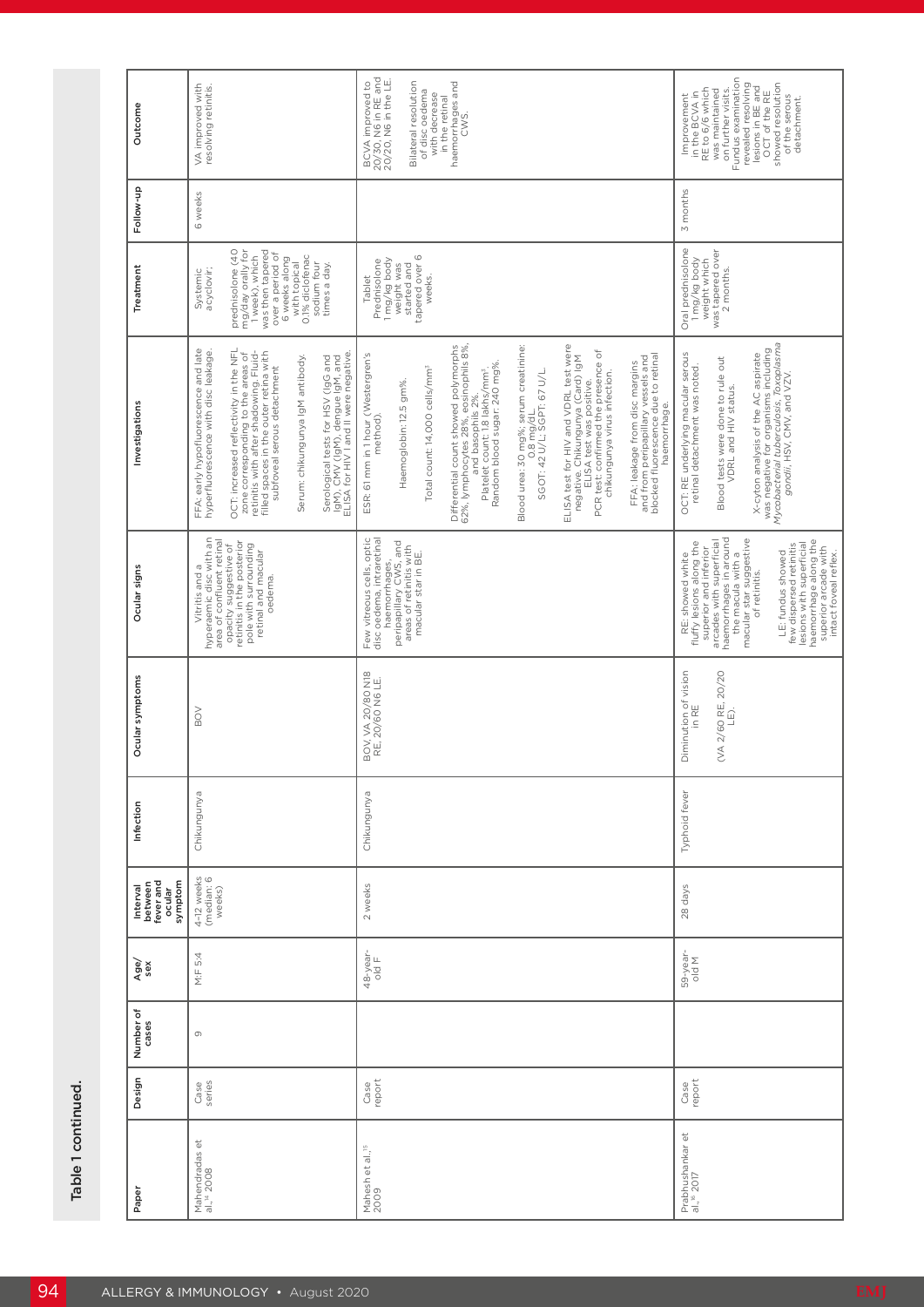| Chikungunya<br>21 days<br>23-year-<br>old M<br>35/M<br>Case<br>report<br>Case<br>report | VA 20/40 RE, 20/200<br>LE.<br>(VA CF 2 m RE, 20/20)<br>LE)<br>Ocular symptoms<br>BOV BE,<br>BOV RE<br>Salmonella typhi<br>Infection | hyperaemia and blurring<br>of the disc margins<br>(neuroretinitis).<br>haemorrhages localised<br>Blurred disc margins<br>especially in the nasal<br>half, arterial narrowing,<br>venous dilatation with<br>the posterior pole and<br>LE: a patch of retinitis<br>RE: areas of retinitis<br>and haemorrhages in<br>was seen nasal to the<br>optic disc.<br>at the posterior pole<br>and in the midretinal<br>increased tortuosity,<br>exudates of varying<br>size and flame<br>Ocular signs<br>periphery. | Haematological and rheological<br>parameters, coagulation profile, blood<br>sugar, liver and renal function, urine<br>ELISA: IgM and IgG positivity for HSV,<br>and only IgG positivity for CMV and<br>VZV. ELISA: HIV and toxoplasma were<br>analysis, and chest X-ray were normal<br>corresponding to the retinitis lesions.<br>FFA: areas of capillary nonperfusion<br>VDRL test for syphilis and Mantoux<br>VF: sector scotoma involving blind<br>Widal's test: positive at significant<br>OCT: areas of retinal destruction.<br>Colour vision: yellow blue defect.<br>Stool culture: grew S. typhi.<br>Aqueous: positive for HSV.<br>test were negative.<br>ESR: 38 mm/hour.<br>CBC: leukopenia.<br>Investigations<br>ESR: raised.<br>negative.<br>titres.<br>spot. | weeks and locally<br>chloramphenicol<br>and intravitreal<br>ganciclovir 2 mg<br>in 0.05 mL in BE.<br>corticosteroids<br>retro bulbar<br>Intravenous<br>acyclovir 1,500<br>Oral acyclovir<br>1 mg/kg body<br>2 g ampicillin<br>6 hourly for 4<br>Oral steroids<br>treated with<br>Patient was<br>long-acting<br>mg/m <sup>2</sup> /day.<br>Treatment<br>allergic to<br>so he was<br>injection.<br>weight. | Follow-up<br>3 months<br>5 months | healed well and his<br>BCVA was 20/120<br>and 20/20 in the RE<br>and LE, respectively.<br>Retinal lesions had<br>Some gain in VA<br>Haemorrhages<br>and exudates<br>significantly<br>diminished.<br>Outcome |
|-----------------------------------------------------------------------------------------|-------------------------------------------------------------------------------------------------------------------------------------|----------------------------------------------------------------------------------------------------------------------------------------------------------------------------------------------------------------------------------------------------------------------------------------------------------------------------------------------------------------------------------------------------------------------------------------------------------------------------------------------------------|--------------------------------------------------------------------------------------------------------------------------------------------------------------------------------------------------------------------------------------------------------------------------------------------------------------------------------------------------------------------------------------------------------------------------------------------------------------------------------------------------------------------------------------------------------------------------------------------------------------------------------------------------------------------------------------------------------------------------------------------------------------------------|----------------------------------------------------------------------------------------------------------------------------------------------------------------------------------------------------------------------------------------------------------------------------------------------------------------------------------------------------------------------------------------------------------|-----------------------------------|-------------------------------------------------------------------------------------------------------------------------------------------------------------------------------------------------------------|
| Dengue fever<br>13 days<br>$\geq$<br>Case<br>report                                     | BOV BE; VA: RE 6/30<br>LE 6/60.                                                                                                     | macula; and peripheral<br>vascular sheathing BE.<br>No AC or vitreous<br>cells BE; preretinal<br>haemorrhages at<br>equator; CWS at                                                                                                                                                                                                                                                                                                                                                                      | FFA: areas of CNP in both the equator<br>and macula. MRI brain and carotid<br>Doppler studies: normal.                                                                                                                                                                                                                                                                                                                                                                                                                                                                                                                                                                                                                                                                   | Oral anti-platelet<br>therapy; LE Pars<br>plana vitrectomy;<br>RE PRP.                                                                                                                                                                                                                                                                                                                                   | 2 years                           | Poor VA in LE;<br>no further retinal<br>vasculitis.                                                                                                                                                         |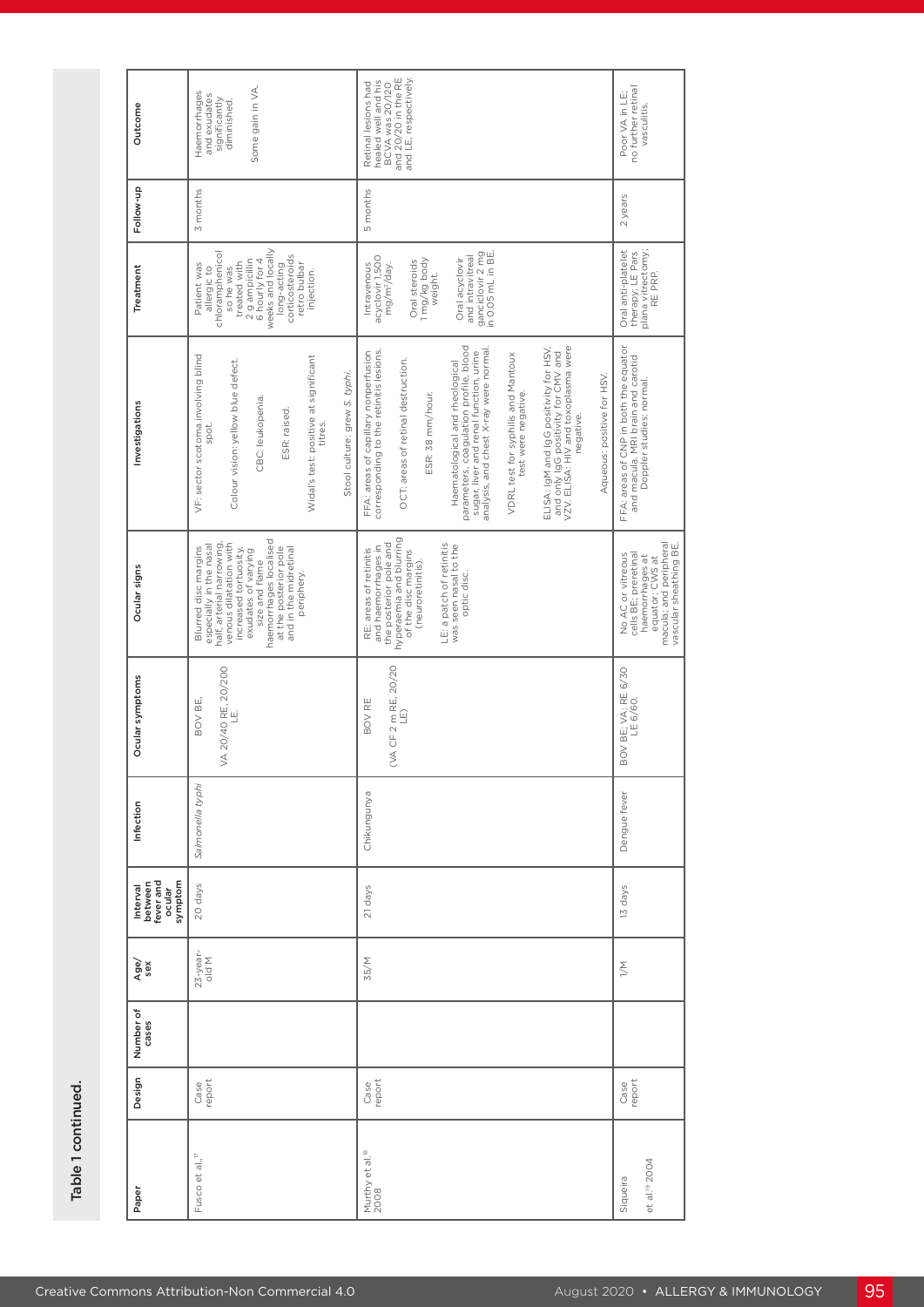| Outcome<br>Follow-up                                  | over affected areas;<br>partial recovery of<br>VA (3 cases); VA<br>RPE discoloration<br>stable (3 cases).<br>2 weeks to<br>4 months                                                                                                                                                                         | paracentral scotoma<br>No PL RE and<br>resolved VF defects<br>completely reduced<br>6/9 with impaired<br>colour vision and<br>and symptoms<br>6/6 with signs<br>in LE (1 case).<br>(1 eye).<br>(1 case)<br>6 months<br>to 1 year | FAZ, reduction in<br>the CNP area, and<br>reorganisation of the<br>Complete resolution<br>of soft exudates and<br>temporal to the disc.<br>haemorrhages was<br>noted in BE.<br>RE: SCP and DCP<br>capillary network.<br>disappearance of<br>abnormal vessels<br>area with minimal<br>showed enlarged<br>LE: SCP showed<br>reorganisation of<br>capillary network<br>LE: DCP showed<br>distortion of FAZ.<br>decrease in CNP<br>BCVA was 6/9<br>RE and 6/12 LE.<br>at macula with<br>CNP area and<br>decrease in<br>6 months    | VA improved: RE<br>6/30 LE 6/9.5.<br>8 weeks                                                                                                             |
|-------------------------------------------------------|-------------------------------------------------------------------------------------------------------------------------------------------------------------------------------------------------------------------------------------------------------------------------------------------------------------|----------------------------------------------------------------------------------------------------------------------------------------------------------------------------------------------------------------------------------|--------------------------------------------------------------------------------------------------------------------------------------------------------------------------------------------------------------------------------------------------------------------------------------------------------------------------------------------------------------------------------------------------------------------------------------------------------------------------------------------------------------------------------|----------------------------------------------------------------------------------------------------------------------------------------------------------|
| Treatment                                             | No treatment<br>(1 case); steroid<br>therapy (1 topical,<br>2 periocular, 2<br>oral).                                                                                                                                                                                                                       |                                                                                                                                                                                                                                  | Oral doxycycline<br>and oral<br>prednisolone.                                                                                                                                                                                                                                                                                                                                                                                                                                                                                  | No treatment.                                                                                                                                            |
| Investigations                                        | HVF and Amsler chart: central scotoma<br>hyperfluorescence in the macula with<br>mild vascular wall staining and leakage<br>(27.3%); early hyperfluorescenc; spots<br>at transmission defects (36.4%).<br>FFA: arteriolar focal knobby<br>ICG: Diffuse choroidal<br>hyperfluorescence (81.8%).<br>$(9.1\%)$ | MRI: oedema of optic nerve sheath<br>HVF: central scotoma, paracentral<br>scotoma, enlarged blind spot.<br>pVEP: delayed PIOO latency and<br>mfERG: centrocecal scotoma.<br>absent response<br>complex.                          | LE OCT: vitreous cells and NSD at<br>fovea SCP and DCP showed multiple<br>CNP and DCP showed multiple<br>to the disc, and signal void areas.<br>Choriocapillary slab in the LE: absence<br>of signals at areas corresponding to<br>Positive for OX-2 antigen and negative<br>for OX-K and OX-19.<br>OCTA: distortion of the FAZ with CNP<br>areas in SCP and DCP.<br>Choriocapillary layer in the RE: signal<br>RE OCT: vitreous cells and NSD at<br>void areas corresponding to soft<br>soft exudates.<br>exudates.<br>fovea. | Electrophysiological exam: prolonged<br>latencies, reduced amplitude of<br>visual control amplitudes in miterial<br>reduction of amplitudes in mfERG BE. |
| Ocular signs                                          | retinal vasculitis (9.1%);<br>intraretinal white lesions<br>haemorrhage (36.4%);<br>vitreous cells (18.2%);<br>RPE changes (27.3%);<br>RPE discoloration<br>(18.2%); macular<br>oedema (54.5%).<br>AC cells (18.2%);<br>(9.1%); retinal                                                                     | optic disc swelling, and<br>Retinal oedema, retinal<br>haemorrhages, CWS,<br>optic discatrophy.                                                                                                                                  | LE retinal whitening and<br>retinal haemorrhages.<br>suggestive of retinitis.<br>and haemorrhage<br>RE soft exudates                                                                                                                                                                                                                                                                                                                                                                                                           | Small haemorrhages<br>at NFL; exudative<br>maculopathy BE.                                                                                               |
| Ocular symptoms                                       | BOV (90.9%); VA<br>range from 6/6 to HM;<br>scotomas (36.4%).                                                                                                                                                                                                                                               | impaired colour vision,<br>Diminution of vision<br>scotomas, enlarged<br>blind spot.<br>from 6/6 to CF,                                                                                                                          | Diminished vision in BE<br>for 10 days, 6/36 RE,<br>and 1/60 LE.                                                                                                                                                                                                                                                                                                                                                                                                                                                               | BOV BE; VA 6/150 BE;<br>colour vision severely<br>affected.                                                                                              |
| Infection                                             | Dengue fever                                                                                                                                                                                                                                                                                                | Dengue fever                                                                                                                                                                                                                     | Rickettsia                                                                                                                                                                                                                                                                                                                                                                                                                                                                                                                     | Dengue fever                                                                                                                                             |
| Interval<br>between<br>fever and<br>ocular<br>symptom | 6.8 days                                                                                                                                                                                                                                                                                                    |                                                                                                                                                                                                                                  | 2 weeks                                                                                                                                                                                                                                                                                                                                                                                                                                                                                                                        | 1 day                                                                                                                                                    |
| Age/                                                  | $\stackrel{\sqsubseteq}{\geq}$<br>Ξ                                                                                                                                                                                                                                                                         |                                                                                                                                                                                                                                  | 17/M                                                                                                                                                                                                                                                                                                                                                                                                                                                                                                                           | $\frac{1}{2}$                                                                                                                                            |
| Number of<br>cases                                    | $\circ$                                                                                                                                                                                                                                                                                                     |                                                                                                                                                                                                                                  |                                                                                                                                                                                                                                                                                                                                                                                                                                                                                                                                |                                                                                                                                                          |
| Design                                                | Case<br>series                                                                                                                                                                                                                                                                                              | Case<br>Series                                                                                                                                                                                                                   | Case<br>report                                                                                                                                                                                                                                                                                                                                                                                                                                                                                                                 | Case<br>report                                                                                                                                           |
| Paper                                                 | Lim et al. <sup>20</sup> 2004                                                                                                                                                                                                                                                                               | Sanjay et al. <sup>21</sup><br>2008                                                                                                                                                                                              | Shanmugan et<br>al., <sup>22</sup> 2019                                                                                                                                                                                                                                                                                                                                                                                                                                                                                        | et al., <sup>23</sup> 2002<br>Haritoglou                                                                                                                 |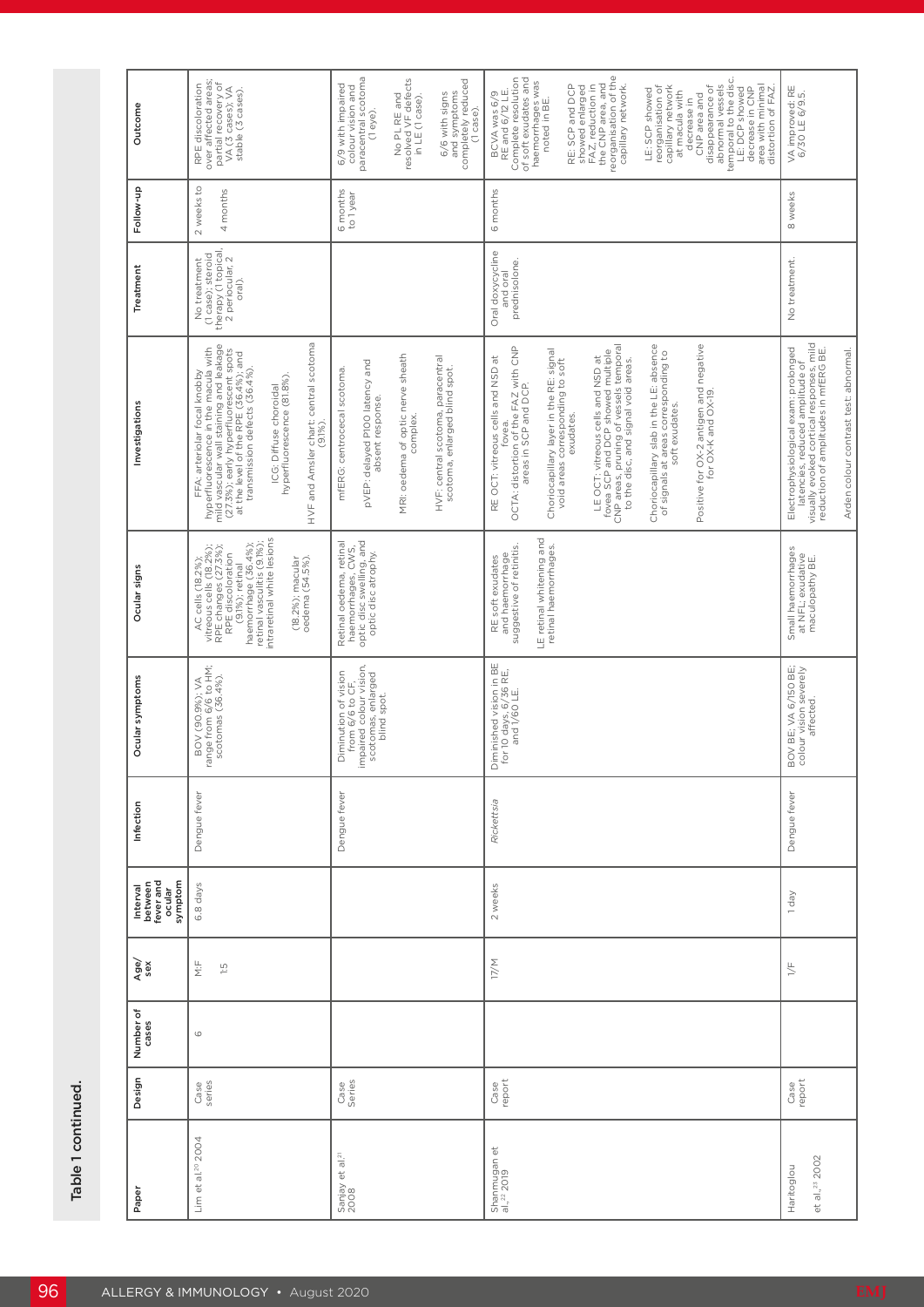| 2 months<br>1 week<br>$\frac{4}{2}$<br>(4 cases); platelet<br>IVMP followed by<br>supportive care<br>corticosteroids.<br>care (4 cases);<br>transfusion (2<br>transfusion (2<br>prednisolone.<br>supportive<br>Standard<br>Standard<br>platelet<br>Topical<br>cases).<br>cases).<br>OPNL.<br>IVMP.<br>Oral<br>MRI brain: no abnormalities in the optic<br>Lumbar puncture and brain and orbit<br>MRI: normal.<br>HVF: bilateral cecocentral scotomas.<br>Lumbar puncture: mild elevation of<br>SD-OCT: hyperreflective lesion at<br>fovea involving all retinal layers.<br>nerves, cerebellum, or cerebrum.<br>MRI spine: multiple high-intensity<br>spotty lesions from Th-7 to Th-11.<br>CT brain and MRI brain: normal.<br>Lumbar puncture: negative.<br>protein and pleocytosis.<br>FFA: no disc leakage.<br>H1N1: positive.<br>HIV: negative.<br>mild bilateral optic disc<br>AC cells BE; AC shallow<br>BE; extensive bilateral<br>SCH (60%); Roth spots<br>Vitreous haemorrhage<br>BE.<br>neuropathy suspected<br>and yellow thickening<br>haemorrhage at fovea<br>RE;<br>Yellowish-white, coin-<br>shaped lesion at the<br>as the cause of visual<br>in choroid and retina<br>haemorrhage (60%);<br>choroidal effusions.<br>Blot haemorrhages<br>within the vascular<br>arcades BE (100%).<br>(10%); intraretinal<br>Fundoscopy was<br>Flame-shaped<br>normal; optic<br>disturbance.<br>hyperaemia.<br>$(40\%)$ .<br>fovea.<br>VA 6/6 (20%); rest had<br>BOV BE; VA: RE 6/24<br>BOV LE; VA 3/60 LE.<br>LE 6/120; scotomas<br>BOV BE; VA: RE PL<br>LE 6/18.<br>BOV BE; VA CF BE.<br>BOV BE; VA CF BE.<br>BE; ocular pain BE.<br>metamorphopsia<br>no VA performed.<br><b>BOV (100%); VA</b><br>reduced (100%);<br>$(25%)$ .<br>Influenza Type A<br>Dengue fever<br>Dengue fever<br>Dengue fever<br>Dengue fever<br>Dengue fever<br>Dengue fever<br>symptom<br>625 days<br>24 days<br>10 days<br>ocular<br>3 days<br>5 days<br>2 days | Design                                       | Number of<br>cases | Age/ | Interval<br>between<br>fever and | Infection | Ocular symptoms | Ocular signs | Investigations | Treatment | Follow-up | Outcome                                                                                                   |
|---------------------------------------------------------------------------------------------------------------------------------------------------------------------------------------------------------------------------------------------------------------------------------------------------------------------------------------------------------------------------------------------------------------------------------------------------------------------------------------------------------------------------------------------------------------------------------------------------------------------------------------------------------------------------------------------------------------------------------------------------------------------------------------------------------------------------------------------------------------------------------------------------------------------------------------------------------------------------------------------------------------------------------------------------------------------------------------------------------------------------------------------------------------------------------------------------------------------------------------------------------------------------------------------------------------------------------------------------------------------------------------------------------------------------------------------------------------------------------------------------------------------------------------------------------------------------------------------------------------------------------------------------------------------------------------------------------------------------------------------------------------------------------------------------------------------------------------------------------------------------------------------------------------------------------------------|----------------------------------------------|--------------------|------|----------------------------------|-----------|-----------------|--------------|----------------|-----------|-----------|-----------------------------------------------------------------------------------------------------------|
|                                                                                                                                                                                                                                                                                                                                                                                                                                                                                                                                                                                                                                                                                                                                                                                                                                                                                                                                                                                                                                                                                                                                                                                                                                                                                                                                                                                                                                                                                                                                                                                                                                                                                                                                                                                                                                                                                                                                             |                                              |                    |      |                                  |           |                 |              |                |           |           |                                                                                                           |
|                                                                                                                                                                                                                                                                                                                                                                                                                                                                                                                                                                                                                                                                                                                                                                                                                                                                                                                                                                                                                                                                                                                                                                                                                                                                                                                                                                                                                                                                                                                                                                                                                                                                                                                                                                                                                                                                                                                                             | $\geq$<br>Case<br>report                     |                    |      |                                  |           |                 |              |                |           |           | disturbance BE.<br>Mild visual                                                                            |
|                                                                                                                                                                                                                                                                                                                                                                                                                                                                                                                                                                                                                                                                                                                                                                                                                                                                                                                                                                                                                                                                                                                                                                                                                                                                                                                                                                                                                                                                                                                                                                                                                                                                                                                                                                                                                                                                                                                                             |                                              |                    |      |                                  |           |                 |              |                |           |           |                                                                                                           |
|                                                                                                                                                                                                                                                                                                                                                                                                                                                                                                                                                                                                                                                                                                                                                                                                                                                                                                                                                                                                                                                                                                                                                                                                                                                                                                                                                                                                                                                                                                                                                                                                                                                                                                                                                                                                                                                                                                                                             |                                              |                    |      |                                  |           |                 |              |                |           |           |                                                                                                           |
|                                                                                                                                                                                                                                                                                                                                                                                                                                                                                                                                                                                                                                                                                                                                                                                                                                                                                                                                                                                                                                                                                                                                                                                                                                                                                                                                                                                                                                                                                                                                                                                                                                                                                                                                                                                                                                                                                                                                             | $\geq$<br>Case<br>report                     |                    |      |                                  |           |                 |              |                |           |           | effusions subsided.<br>deeper with trace<br>of cells; choroidal<br>VA 6/6 BE; AC                          |
|                                                                                                                                                                                                                                                                                                                                                                                                                                                                                                                                                                                                                                                                                                                                                                                                                                                                                                                                                                                                                                                                                                                                                                                                                                                                                                                                                                                                                                                                                                                                                                                                                                                                                                                                                                                                                                                                                                                                             | $\frac{1}{2}$<br>Case                        |                    |      |                                  |           |                 |              |                |           |           |                                                                                                           |
|                                                                                                                                                                                                                                                                                                                                                                                                                                                                                                                                                                                                                                                                                                                                                                                                                                                                                                                                                                                                                                                                                                                                                                                                                                                                                                                                                                                                                                                                                                                                                                                                                                                                                                                                                                                                                                                                                                                                             | report                                       |                    |      |                                  |           |                 |              |                |           |           |                                                                                                           |
|                                                                                                                                                                                                                                                                                                                                                                                                                                                                                                                                                                                                                                                                                                                                                                                                                                                                                                                                                                                                                                                                                                                                                                                                                                                                                                                                                                                                                                                                                                                                                                                                                                                                                                                                                                                                                                                                                                                                             | M: F 1:3<br>4<br>Case<br>series              |                    |      |                                  |           |                 |              |                |           |           | metamorphopsia<br>resolution within<br>2 days (3 cases);<br>reduced VA and<br>after 2 months.<br>Complete |
|                                                                                                                                                                                                                                                                                                                                                                                                                                                                                                                                                                                                                                                                                                                                                                                                                                                                                                                                                                                                                                                                                                                                                                                                                                                                                                                                                                                                                                                                                                                                                                                                                                                                                                                                                                                                                                                                                                                                             | $\frac{1}{2}$<br>4:1<br>LŊ<br>Case<br>series |                    |      |                                  |           |                 |              |                |           |           |                                                                                                           |
|                                                                                                                                                                                                                                                                                                                                                                                                                                                                                                                                                                                                                                                                                                                                                                                                                                                                                                                                                                                                                                                                                                                                                                                                                                                                                                                                                                                                                                                                                                                                                                                                                                                                                                                                                                                                                                                                                                                                             | $\geq$<br>Case<br>report                     |                    |      |                                  |           |                 |              |                |           |           | VA: 6/6 BE; colour<br>vision: normal.                                                                     |
|                                                                                                                                                                                                                                                                                                                                                                                                                                                                                                                                                                                                                                                                                                                                                                                                                                                                                                                                                                                                                                                                                                                                                                                                                                                                                                                                                                                                                                                                                                                                                                                                                                                                                                                                                                                                                                                                                                                                             |                                              |                    |      |                                  |           |                 |              |                |           |           |                                                                                                           |
|                                                                                                                                                                                                                                                                                                                                                                                                                                                                                                                                                                                                                                                                                                                                                                                                                                                                                                                                                                                                                                                                                                                                                                                                                                                                                                                                                                                                                                                                                                                                                                                                                                                                                                                                                                                                                                                                                                                                             |                                              |                    |      |                                  |           |                 |              |                |           |           |                                                                                                           |
|                                                                                                                                                                                                                                                                                                                                                                                                                                                                                                                                                                                                                                                                                                                                                                                                                                                                                                                                                                                                                                                                                                                                                                                                                                                                                                                                                                                                                                                                                                                                                                                                                                                                                                                                                                                                                                                                                                                                             | 43/M<br>Case<br>report                       |                    |      |                                  |           |                 |              |                |           |           | Lesion healed at 2<br>months.                                                                             |
|                                                                                                                                                                                                                                                                                                                                                                                                                                                                                                                                                                                                                                                                                                                                                                                                                                                                                                                                                                                                                                                                                                                                                                                                                                                                                                                                                                                                                                                                                                                                                                                                                                                                                                                                                                                                                                                                                                                                             |                                              |                    |      |                                  |           |                 |              |                |           |           |                                                                                                           |

# Table 1: Shows the published literature on post fever uveoretinal sequelae. Table 1: Shows the published literature on post fever uveoretinal sequelae.

PRP: panretinal photocoagulation; pVEP: pattern visual evoked potential; PL: perception of light; RAPD: relative afferent pupillary defect; RE: right eye; RPE: retinal pigment epithelium; SD-OCT: spectral PRP: panretinal photocoagulation; pVEP: pattern visual evoked potential; PL: perception of light; RAPD: relative afferent pupillary defect; RE: right eye; RPE: retinal pigment epithelium; SD-OCT: spectral AC: anterior chamber; BCVA: best corrected visual acuity; BOV: blurring of vision; BE: both eyes; CMV: cytomegalovirus; CNP: capillary nonperfusion; CBC; complete blood count; CF: counting fingers; AC: anterior chamber; BCVA: best corrected visual acuity; BOV: blurring of vision; BE: both eyes; CMV: cytomegalovirus; CNP: capillary nonperfusion; CBC; complete blood count; CF: counting fingers; domain optical coherence tomography; SCH: subconjunctival haemorrhage; SCP: superficial capillary plexus; SGOT: serum glutamic oxaloacetic transaminase; SGPT: serum pyruvic acid transaminase; domain optical coherence tomography; SCH: subconjunctival haemorrhage; SCP: superficial capillary plexus; SGOT: serum glutamic oxaloacetic transaminase; SGPT: serum pyruvic acid transaminase; CWS: cotton-wool spots; DCP: deep capillary plexus; ESR: erythrocyte sedimentation rate; F: female; FAZ: foveal avascular zone; FFA: Fundus fluorescein angiography; HM: hand motion; HSV: herpes CWS: cotton-wool spots; DCP: deep capillary plexus; ESR: erythrocyte sedimentation rate; F; female; FAZ: foveal avascular zone; FFA: Fundus fluorescein angiography; HM: hand motion; HSV: herpes available; NFL: nerve fibre layer; NSD: neurosensory detachment; OCT: optical coherence tomography; OCTA: optical coherence tomography angiography; OPNL: outer plexiform and nuclear layer; available; NFL: nerve fibre layer; NSD: neurosensory detachment; OCT: optical coherence tomography; OCTA: optical coherence tomography; angiography; OPNL: outer plexiform and nuclear layer; simplex virus; HVF: Humphrey's visual field test; ICG: indocyanine green angiography; IVMP: intravenous methylprednisolone; LE: left eye; M: male; mfERG: multifocal electroretinogram; NA: not simplex virus; HVF: Humphrey's visual field test; ICG: indocyanine green angiography; IVMP: intravenous methylprednisolone; LE: left eye; M: male; mfERG: multifocal electroretinogram; NA: not SLE: systemic lupus erythematosus; VDRL: venereal diseases research laboratory test; VA: visual acuity; VF: visual field; VZV: varicella zoster virus. SLE: systemic lupus erythematosus; VDRL: venereal diseases research laboratory test; VA: visual acuity; VF: visual field; VZV: varicella zoster virus.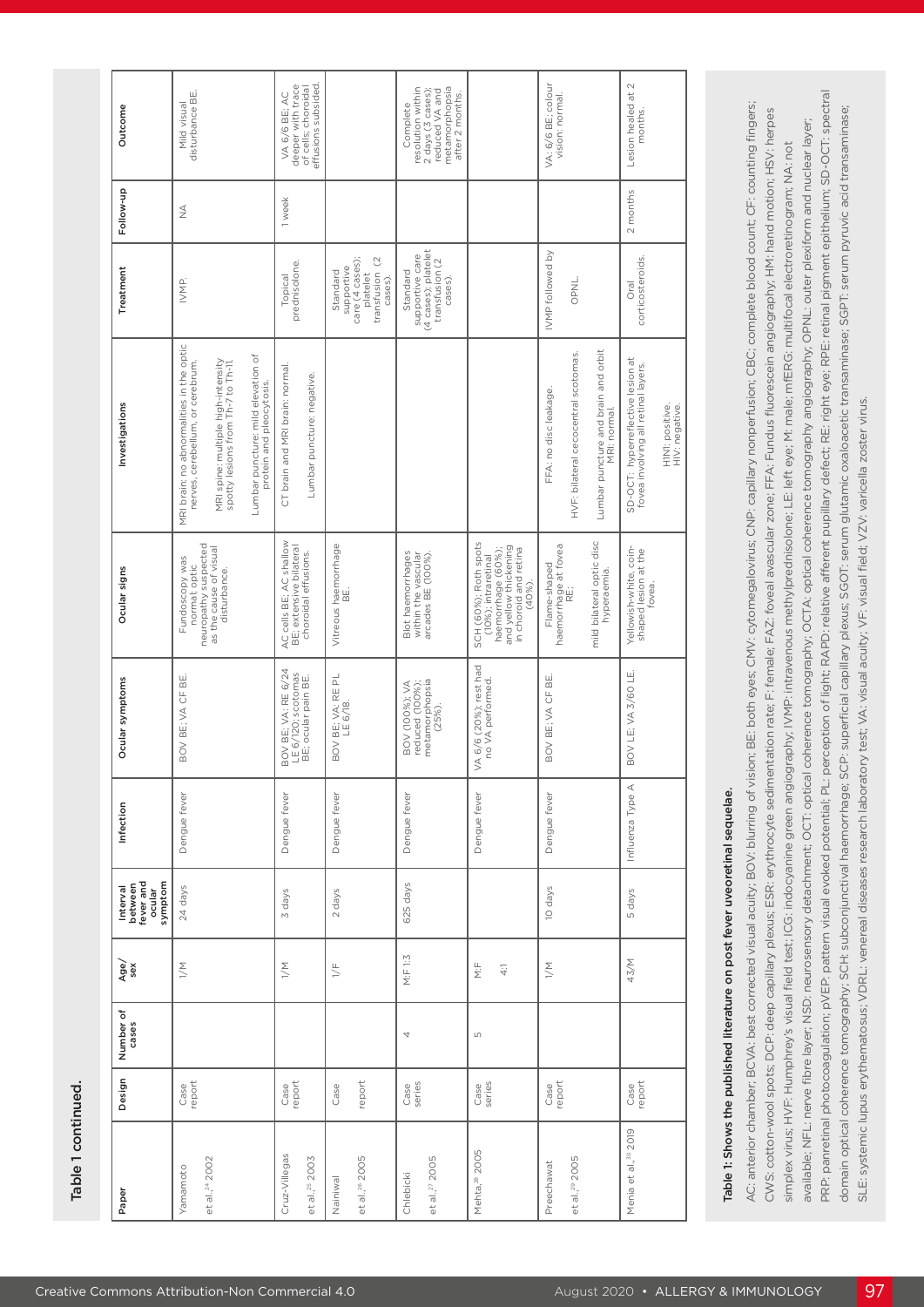There may be presence of macular periphlebitis and occlusion. Common findings include disc leakage, arteriolar leakage, and macular oedema. Indocyanine green angiography may show presence of hypocyanescent spots suggestive of the involvement of choriocapillaris and the retinal pigment epithelium.39-41

## Chikungunya Virus

Chikungunya fever is a common arthropod-borne viral illness that commonly affects Asian countries and Pacific islands. Epidemics of chikungunya have recently been reported from several Asian countries, such as India.<sup>2,42-44</sup> Ophthalmic manifestations may be unilateral or bilateral. Retinitis presents between 2 and 4 weeks after febrile period of systemic disease.<sup>33</sup> Chikungunya retinitis can be differentiated from herpetic retinitis by less vitreous reaction and confluent posterior pole retinitis, whereas acute retinal necrosis is characterised by intense vitritis and peripheral multifocal or disseminated retinitis.45,46 It can also simulate WNV retinitis, therefore, it is important to assess systemic symptoms to differentiate the aetiology of the manifestation.<sup>47</sup> All these patients have a good visual outcome with almost total recovery within 10-12 weeks.<sup>9</sup>

It is presumed that an immune dysregulation, superantigen induction, hypersensitivity reaction, and molecular mimicry between stimulating virus-derived antigens and normal or altered host tissue proteins may be the cause of the optic nerve damage, while some hypothesise that ocular manifestations associated with chikungunya fever may be an immune-mediated process-like production of autoantibody rather than a direct viral infection.4

The authors' experience shows that anterior uveitis and retinitis are the most common ocular manifestations associated with chikungunya, with a typically benign clinical course.<sup>14</sup> However, longterm sequelae of the retinitis revealed thinning of the inner retinal layers.

Bilateral neuroretinitis associated with chikungunya infection has been reported.15 Other viral infections caused by measles, influenza, Epstein–Barr, dengue, and Rift valley fever viruses can also present with neuroretinitis occurring subsequent to an acute viral systemic illness. Vishwanath et al.<sup>1</sup> showed that a patient who was positive for IgM chikungunya virus had bilateral

anterior nongranulomatous uveitis and retinitis with optic nerve involvement in one eye showed a favourable response to oral steroids.

#### Zika Virus

Zika virus ocular manifestations are usually mild, such as nonpurulent conjunctivitis in adults, though it may be linked to uveitis, maculopathy, and hypertensive iridocyclitis later.<sup>48</sup> Miranda et al.49 described ocular findings in three patients with microcephaly and a presumed Zika virus infection. All six eyes had pigmentary maculopathy ranging from mild to pronounced. Some showed well-delineated macular chorioretinal atrophy with a hyperpigmented ring, while others had vascular tortuosity and pronounced early termination of the retinal vasculature, washed-out peripheral retina with a hypolucent spot, and scattered subretinal haemorrhages external to the macula on photographic evaluation. One characteristic finding seen was peripheral pigmentary changes and clustered atrophic lesions resembling grouped congenital albinotic spots (polar bear tracks).49

Some other studies have shown macular changes (thick pigment spots and/or chorioretinal atrophy) and optic nerve abnormalities (double ring hypoplasia, pallor, and/or increased cupdisc ratio).50 Another case report described a patient with strongly positive value on a serum plaque reduction neutralisation technique with macular retinal pigment epithelium changes with a grey annulus around the fovea on posterior segment examination and disruption of outer retinal and retinal pigment epithelium integrity in the central macula evidenced on optical coherence tomography.51

The first signs of congenital ocular involvement related to Zika virus were reported in January 2016 in three Brazilian children with microcephaly who were born to a mother who had been infected with the virus during pregnancy.50,52,53 The presence of these complications was substantiated by Freitas et al.<sup>54</sup> who identified that among 29 newborns with microcephaly, 10 children had ocular abnormalities. The lesions consisted of zones of chorioretinal pigmentation or atrophy and bilateral in 70% of cases. Optic nerve changes described were hypoplasia, disc pallor, or large cups.<sup>54</sup> These abnormalities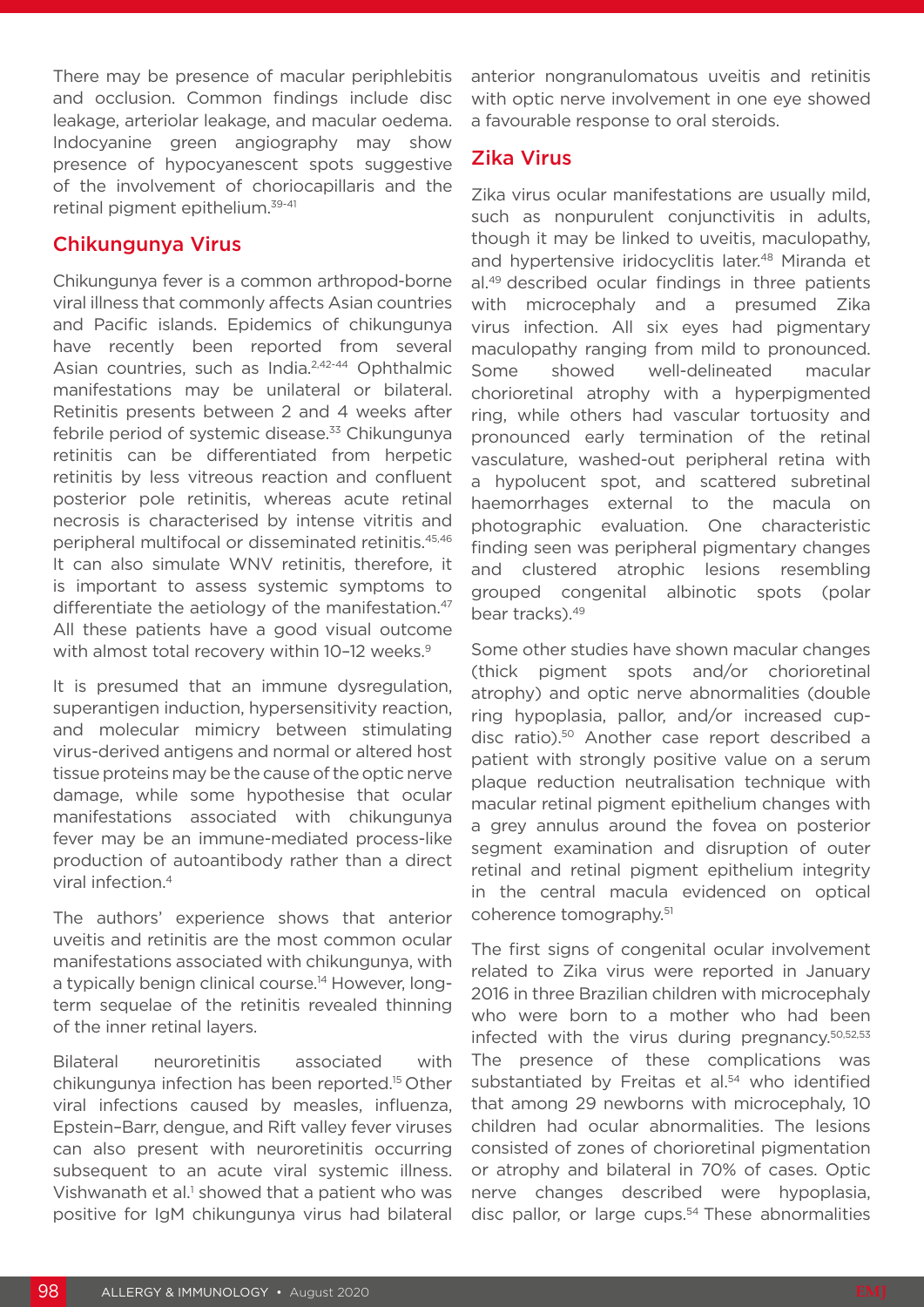were increasingly frequent with smaller cranial circumference and if the symptoms of Zika virus infection occurred during the first trimester of pregnancy.55 Also reported were atrophic and pigmented lesions resembling torpedo maculopathy, abnormal retinal vascular patterns, retinal haemorrhages, and lesions of the iris (coloboma) or lens (subluxation).54-56

#### Ebola Virus

Shantha et al.<sup>57</sup> have summarised a number of reports about the ophthalmic sequelae of Ebola virus disease in the recent and past outbreaks. The prevalence of uveitis has ranged from 18% to 34% of survivors; in their own series (from the recent outbreak in West Africa), more than onethird of those with uveitis were blind. In addition to cases of posterior uveitis, which can result in the retinal lesions described by Steptoe et al., 58,59 there were cases of isolated anterior uveitis and intermediate uveitis. Other ophthalmic conditions included optic neuropathy and other neuroophthalmic problems in some,60,61 while others progressed to phthisis.

As many as 20% of convalescent patients, who may be asymptomatic for up to 2 months, develop hypertensive uveitis characterised by ocular pain, photophobia, hyperlacrimation, foreign body sensation, red eye, and progressive visual loss.<sup>62</sup>

Ebola retinal lesions varied in size and shape, but distinctive linear borders with sharp angulations were characteristic. Multimodal imaging features varied according to severity and extent of retinal structures involved. Lesions appeared light grey on fundus photography and were predominantly nonpigmented.58

## Influenza A (H1N1) Virus

Studies show nonconfluent cotton wool spots in H1N1 representing milder versions of ischaemic retinopathy. Visual acuity normalised over several months in some, whereas patients with bilateral peripapillary cotton wool spots took over 3 weeks to resolve.63,64

Ashfaq et al.<sup>65</sup> reported a case series of acute macular neuroretinopathy associated with virologically confirmed acute influenza virus Infection. Ocular symptoms range from pain, redness, and decreased visual acuity to uveal effusion syndrome and orbital inflammatory

syndrome. Vision loss may also be caused by simultaneous retinal and lateral geniculate body infarction.<sup>66</sup>

#### West Nile Virus

Posterior segment manifestation of WNV include chorioretinitis or only retinitis, anterior uveitis, retinal occlusive vasculitis in which arterial involvement is greater than venous involvement, optic neuritis, and congenital chorioretinal scarring optic neuropathies.67,68 The characteristic feature of WNV chorioretinitis is a curvilinear clustering of whitish-yellow chorioretinal scars with a 'targetlike' appearance, following the course of the retinal nerve fibres.<sup>69</sup> Sivakumar et al.<sup>3</sup> reported a case series of WNV retinitis from South India which did not follow the classical pattern of WNV infection. Fundus examination revealed discrete, superficial, white retinitis; arteritis; phlebitis; and retinal haemorrhages with or without macular star. The fundus fluorescein angiography revealed areas of retinal inflammation with indistinct borders, vascular and optic disc leakage, vessel wall staining, or capillary nonperfusion.

#### **Coronavirus**

The most recent entrant to this list is the severe acute respiratory syndrome coronavirus-2 (SARS-CoV-2) which was first detected in December 2019 in Wuhan, China.<sup>70</sup> This outbreak was suspected when numerous unexplained pneumonia cases occurred. It has been established that infectious droplets and body fluids can easily contaminate the human conjunctival epithelium. Respiratory viruses are capable of inducing ocular complications in infected patients, which then leads to respiratory infection. SARS-CoV-2 coronavirus disease-2019 (COVID-19) is predominantly transmitted through direct or indirect contact with mucous membranes in the eyes, mouth, or nose. The fact that exposed mucous membranes and unprotected eyes increased the risk of COVID-19 transmission suggests that exposure of unprotected eyes to SARS-CoV-2 could cause acute respiratory infection. Posterior segment manifestations were recently reported by Marinho et al.<sup>71</sup> They found hyper-reflective lesions at the level of ganglion cell and inner plexiform layers more prominently at the papillomacular bundle in both eyes and subtle cotton wool spots and microhaemorrhages along the retinal arcade.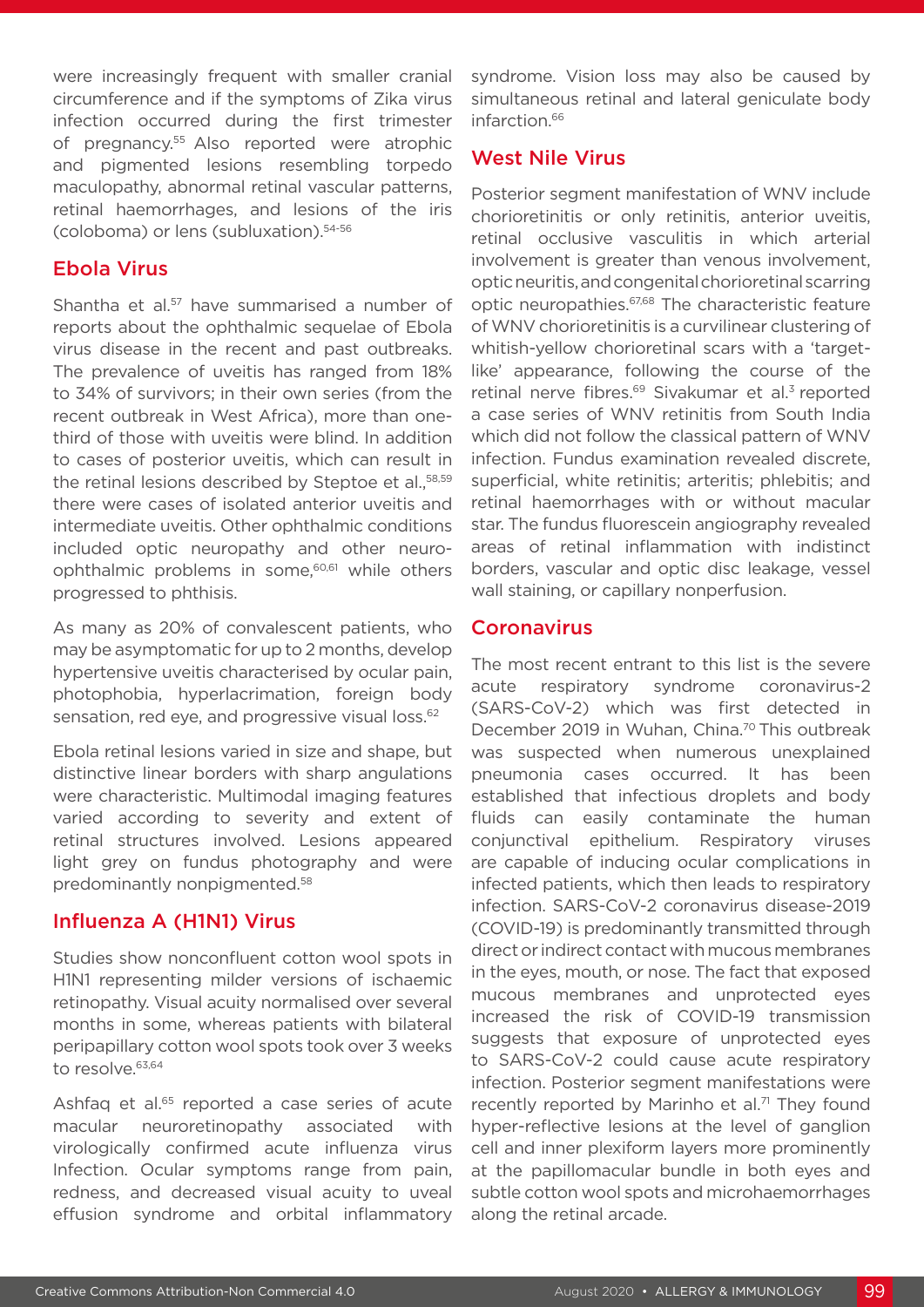## **BACTERIAL**

#### Typhoid

In addition to causing enteric fever, septicaemia, gastroenteritis, and vasculitis, *Salmonella typhi*  can affect the eye either by direct infection or rarely by immune-mediated mechanisms. Duke-Elder and Perkins<sup>72</sup> reported typhoid-related uveal complications including iritis, retinal haemorrhage, choroiditis endophthalmitis, panophthalmitis, vasculitis, and retinitis with macular neurosensory detachment post-typhoid fever.

*Salmonella* spp., including *enteritidis*, *typhimurium*, and *choleraesuis*, have been isolated from aqueous and vitreous samples in patients with endogenous endophthalmitis.73

Other posterior segment manifestations reported are frosted branch angiitis; bilateral chorioretinitis with stellate maculopathy; vitritis; multifocal patches of retinitis; macular oedema; disc involvement in the form of hyperaemia, oedema or sphincter haemorrhages; and localised retinal vascular sheathing.<sup>74</sup> Endogenous endophthalmitis is a rare complication of salmonella infections occurring in immunocompromised patients.<sup>75</sup> Patients with bilateral confluent retinitis had significantly high Widal titres.76 Bilateral retinitis following typhoid fever was also reported.16,77 Multifocal choroiditis following simultaneous hepatitis A, typhoid fever, and yellow fever vaccination is an inflammatory disease characterised by multiple, small, yellow fundus lesions and vitreous inflammation which is because of the involvement of the eye which may be a result of direct invasion or immune-mediated phenomenon.75

#### Rickettsioses

The spotted fever group includes Mediterranean spotted fever (MSF), Rocky Mountain spotted fever, and numerous other rickettsioses. MSF, also called 'boutonneuse' fever or tick-borne rickettsiosis, is caused by the organism *Rickettsia conorii* and is prevalent in Mediterranean countries and Central Asia, including India.78 Indian tick typhus and epidemic typhus could be the common subtypes seen in the South Indian population.<sup>7</sup>

Ocular involvement includes anterior segment features such as conjunctivitis, keratitis, and anterior uveitis. Retinitis, retinal vascular involvement, and optic disc changes are the most common ocular findings presenting with white retinal lesions, typically adjacent to retinal vessels and associated mild or moderate vitreous inflammation in 30% of patients with acute MSF. The cotton wool spot-like retinal lesions could result from intraretinal multiplication of organisms or alternatively as a result of immune complex deposition along retinal vessels.78,79 Fluorescein angiography showed early hypofluorescence and late staining of large acute white retinal lesions and isofluorescence or moderate hypofluorescence of small active retinal lesions throughout the whole phase of dye transit. Optical coherence tomography shows serous retinal detachment and large foci of rickettsial retinitis which predominantly involves the inner retina.78,79

Balasundaram et al.<sup>7</sup> described a case series of patients with serologically proven Indian tick typhus (*R. conorii*) infection, in whom multifocal retinitis predominantly involved the posterior pole and macular involvement in the form of serous macular detachment or macular hard exudates. Doxycycline along with oral corticosteroids was effective in treating the condition. A case of bilateral *rickettsia*l retinitis was reported which worsened on systemic steroids and responded dramatically to therapy with oral doxycycline and steroid taper.<sup>80</sup> The authors' experience with 19 eyes of 10 patients with retinitis on the posterior pole with a recent history of fever with or without skin rash and a positive Weil-Felix test suggested a presumed rickettsial aetiology.8

#### PARASITE

#### Malaria

Malaria retinopathy is a condition which is a defining characteristic of cerebral malaria as a result of *Plasmodium falciparum* infection. This condition is usually bilateral and may be associated with papilloedema, patchy retinal whitening, focal changes in vessel colour, and white-centred haemorrhages.<sup>81</sup>

However, there have been studies that showed patients who were positive for malaria parasite,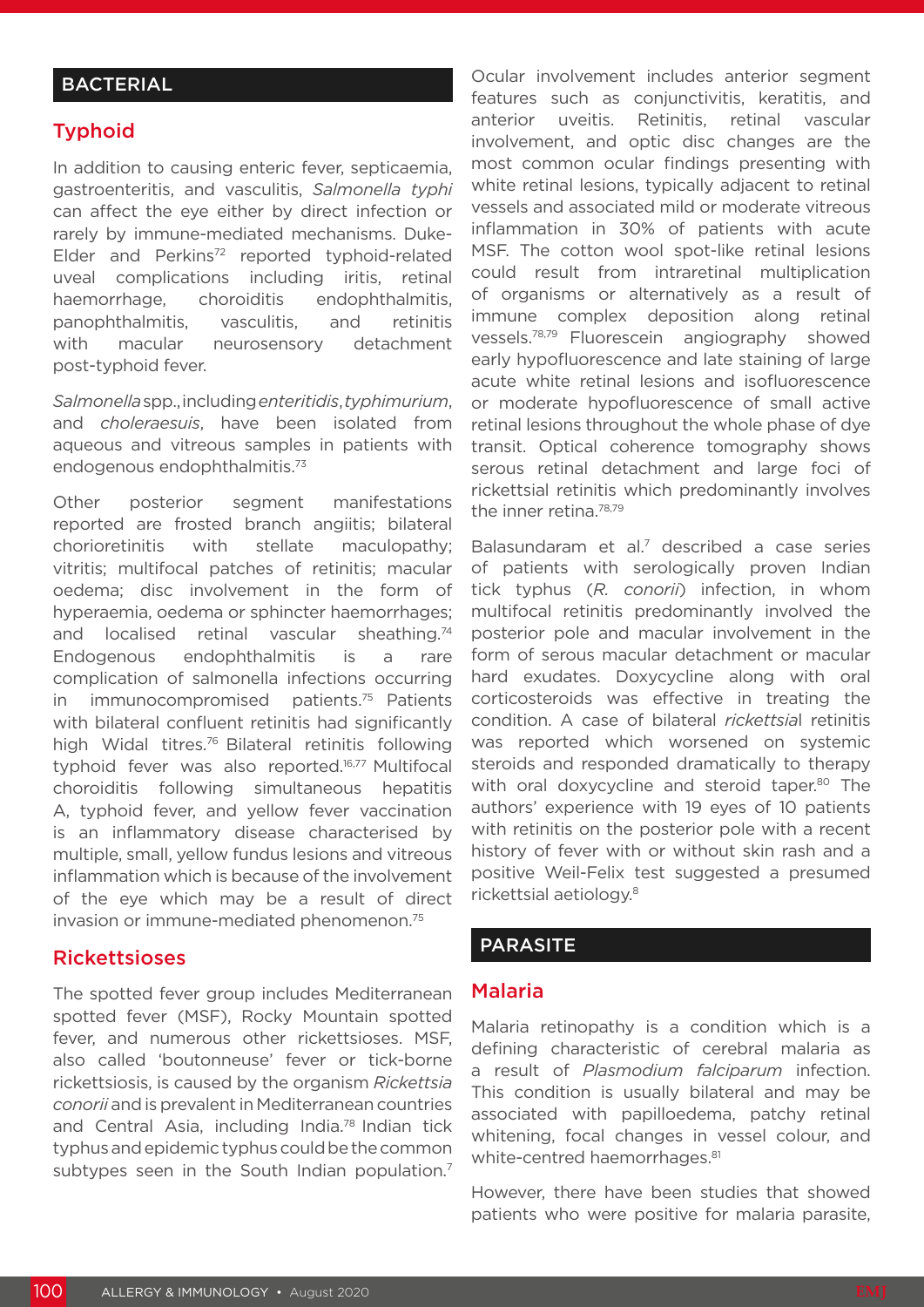#### Table 2: Summary of post fever uveoretinal sequalae as reported in published medical literature.

|             | Symptoms                                                                                                                                 | Signs                                                                                                                                                                                                                                                                                                                                                                                                                                                                                                                                                                                                        | OCT                                                                                                                                                                                                                                                                                                                                                                                                                                                                                                                                                                                                                                                                                                                                          | <b>FFA</b>                                                                                                                                                                         | <b>Treatment</b>                                                                                                                                                                         |
|-------------|------------------------------------------------------------------------------------------------------------------------------------------|--------------------------------------------------------------------------------------------------------------------------------------------------------------------------------------------------------------------------------------------------------------------------------------------------------------------------------------------------------------------------------------------------------------------------------------------------------------------------------------------------------------------------------------------------------------------------------------------------------------|----------------------------------------------------------------------------------------------------------------------------------------------------------------------------------------------------------------------------------------------------------------------------------------------------------------------------------------------------------------------------------------------------------------------------------------------------------------------------------------------------------------------------------------------------------------------------------------------------------------------------------------------------------------------------------------------------------------------------------------------|------------------------------------------------------------------------------------------------------------------------------------------------------------------------------------|------------------------------------------------------------------------------------------------------------------------------------------------------------------------------------------|
|             |                                                                                                                                          |                                                                                                                                                                                                                                                                                                                                                                                                                                                                                                                                                                                                              |                                                                                                                                                                                                                                                                                                                                                                                                                                                                                                                                                                                                                                                                                                                                              |                                                                                                                                                                                    |                                                                                                                                                                                          |
| Dengue      | Blurring of vision<br>Scotoma<br>Metamorphopsia<br>Floaters <sup>45</sup>                                                                | Vitreous and retinal haemorrhages<br>Posterior uveitis<br>Optic neuritis and maculopathy<br>Foveolitis <sup>45</sup><br>Macular oedema <sup>15</sup><br><b>RAPD</b><br>Vessel engorgement<br>Colour vision impairment<br>Loss of contrast sensitivity <sup>82</sup><br>Intraretinal cystoid spaces<br>Perifoveal telangiectasia<br>Intraretinal haemorrhages <sup>19,20</sup><br>Cotton wool spots<br>Microaneurysm <sup>19,20</sup><br>Retinitis<br>Chorioretinitis<br>Neuroretinitis <sup>83</sup><br>Roth spots<br>Pan retinal vasculitis<br>Exudative RD <sup>82</sup><br>Optic neuropathy <sup>21</sup> | Three patterns<br>of maculopathy:<br>diffuse retinal<br>thickening, CME, and<br>foveolitis <sup>32-36</sup><br>Diffuse retinal<br>thickening: increased<br>central or paracentral<br>fovea thickness<br>associated with loss<br>of foveal dimple.<br>CME: large intraretinal<br>ovoid areas of<br>hyporeflectivity<br>with reflective septa<br>separating the cystoid<br>cavities.<br>Foveolitis: area of<br>thickening and high<br>reflectivity at the<br>subfoveal outer retina<br>layer. There may be<br>a tented elevation<br>and separation of the<br>highly reflective layer<br>with accumulation<br>of subretinal fluid.<br>Serial OCT imaging<br>demonstrate<br>spontaneous<br>rapid resolution of<br>oedema. <sup>12,38,40,41</sup> | Arteriolar leakage<br>Macular oedema<br>Disc leakage<br>Choroidal<br>hyperfluoresence<br>Blocked fluorescence or<br>capillary non-perfusion<br>Retinal vasculitis <sup>39-41</sup> | Oral corticosteroids<br>$(1 \text{ mg/kg})$<br>Standard<br>supportive <sup>13</sup> care <sup>12</sup>                                                                                   |
| Chikungunya | Decreased vision<br>Central scotoma<br>Peripheral field<br>defect<br>Colour vision<br>defect <sup>84</sup>                               | Intraretinal haemorrhages <sup>2,33,44,78</sup><br>Choroiditis<br>Retinitis<br>Optic neuritis <sup>18</sup><br>Neuroretinitis, and retrobulbar<br>neuritis<br>Panuveitis84<br>Retinal oedema and opacification<br>Mild vitritis<br>Disc oedema<br>Severe inflammation may result in<br>exudative retinal detachment<br>Retinal vasculitis<br>Intermediate uveitis                                                                                                                                                                                                                                            | Focal and multifocal<br>patches of retinitis<br>Macular oedema<br>Serous detachment<br>at the macula and<br>localised involvement<br>of the retinal vessel <sup>1</sup><br>Hyperreflectivity of<br>OPL, ONL, disruption<br>of ellipsoid zone, ELM,<br>and interdigitation<br>zone <sup>85</sup>                                                                                                                                                                                                                                                                                                                                                                                                                                              | Early hyperfluorescence<br>followed by late<br>hyperfluorescence<br>corresponding to area<br>of retinitis <sup>2,14</sup>                                                          | Systemic acyclovir<br>and prednisolone<br>(40 mg/day orally<br>for 1 week) tapered<br>over a period of 6<br>weeks<br>Topical 0.1%<br>diclofenac <sup>14</sup> sodium<br>four times a day |
| Zika        | Decreased vision<br><b>Redness</b><br>Nonpurulent<br>conjunctivitis86                                                                    | Chorioretinal atrophy <sup>52</sup><br>Macular changes (thick pigment<br>spots and/or chorioretinal atrophy<br>with hyperpigmented ring)<br>Optic nerve abnormalities (double<br>ring hypoplasia, pallor, increased<br>cup-disc ratio) <sup>50,52,87</sup><br>Macular pigment mottling<br>Neuroretinal atrophy with macular<br>involvement<br>Iris coloboma<br>Changes in retinal vasculature<br>(congenital) <sup>86</sup>                                                                                                                                                                                  | Nodular elevations<br>in the outer retinal<br>layers<br>Interruption of the<br>outer retinal layers<br>and an irregularity<br>of the retinal<br>pigment epithelial<br>thickness <sup>49-52</sup>                                                                                                                                                                                                                                                                                                                                                                                                                                                                                                                                             | Hypofluorescent in the<br>centre of the macula<br>Hyperfluorescent in the<br>surrounding areas <sup>50,51</sup>                                                                    | Intravenous<br>methylprednisolone<br>for 3 days, followed<br>by oral prednisolone<br>for 11 days <sup>56</sup>                                                                           |
| Ebola       | Ocular pain<br>Photophobia<br>Hyperlacrimation<br>Foreign body<br>sensation<br>Red eye<br>Progressive visual<br>loss <sup>61,62,88</sup> | Vitreous opacities<br>Vitritis<br>Multiple chorioretinal scars with<br>hypopigmented halos<br>Small intraretinal haemorrhages<br>Posterior uveitis<br>Panuveitis <sup>61,62</sup>                                                                                                                                                                                                                                                                                                                                                                                                                            | Multiple vertical<br>discontinuities of<br>the ellipsoid zone<br>and interdigitation<br>zone with overlying<br>v-shaped increased<br>reflectance of the<br>ONL <sup>58</sup>                                                                                                                                                                                                                                                                                                                                                                                                                                                                                                                                                                 |                                                                                                                                                                                    | Antiviral therapy<br>with favipiravir <sup>57,60</sup><br>Periocular<br>triamcinolone<br>acetonide injection<br>(40 mg/mL)<br>Oral corticosteroids                                       |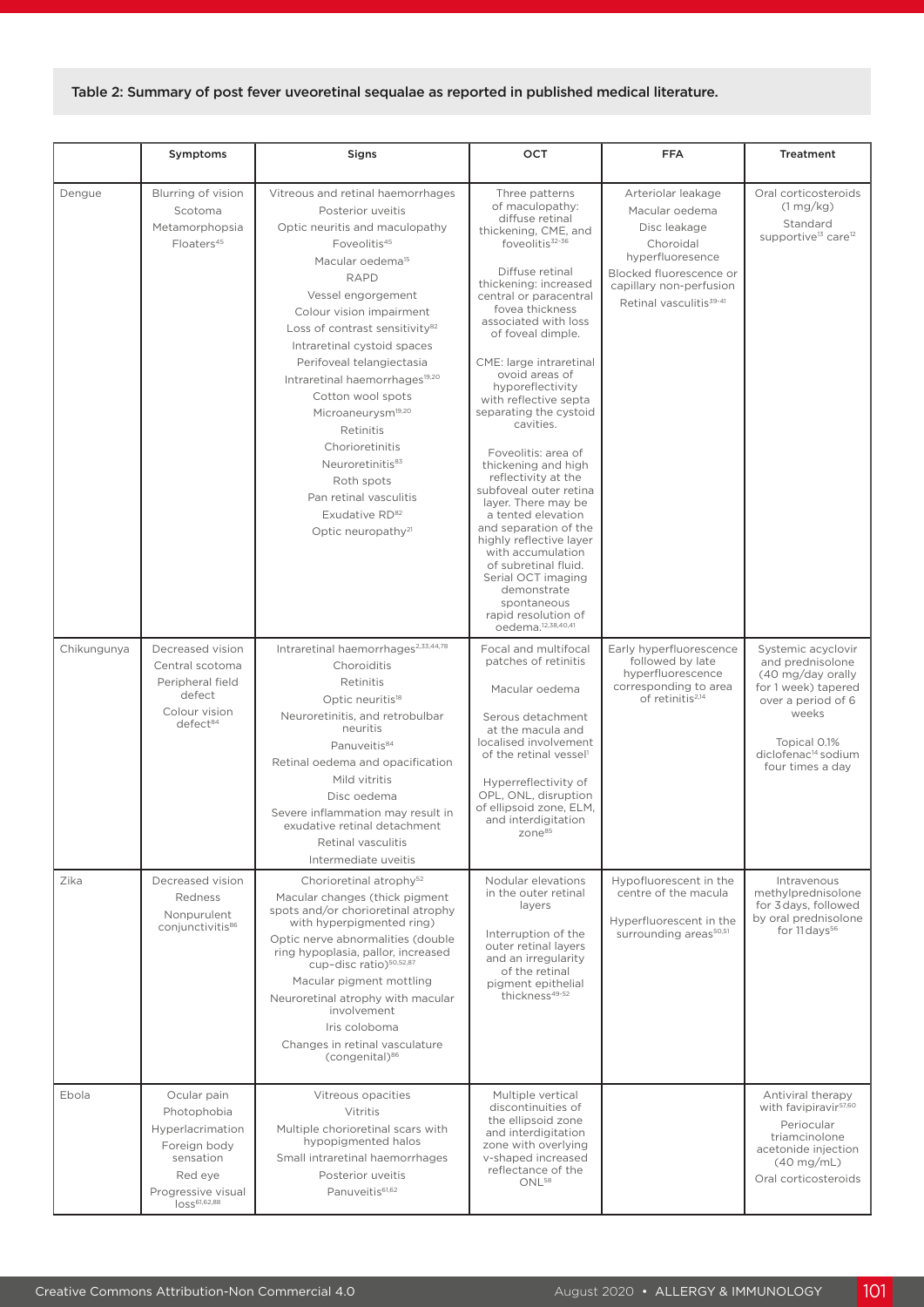#### Table 2 continued.

|                              | Symptoms                                                                                                                                                      | Signs                                                                                                                                                                                                                                                                                                                                                                                                                                                                                                                                                                                                                                                              | OCT                                                                                                                                   | <b>FFA</b>                                                                                                                                                                                         | <b>Treatment</b>                                                                                                        |
|------------------------------|---------------------------------------------------------------------------------------------------------------------------------------------------------------|--------------------------------------------------------------------------------------------------------------------------------------------------------------------------------------------------------------------------------------------------------------------------------------------------------------------------------------------------------------------------------------------------------------------------------------------------------------------------------------------------------------------------------------------------------------------------------------------------------------------------------------------------------------------|---------------------------------------------------------------------------------------------------------------------------------------|----------------------------------------------------------------------------------------------------------------------------------------------------------------------------------------------------|-------------------------------------------------------------------------------------------------------------------------|
| <b>H1N1</b><br>(influenza A) | Severe bilateral<br>vision loss to<br>the level of light<br>perception within<br>24 hours of having<br>fever and myalgias<br>Pain<br>Redness <sup>66,89</sup> | Confluent ischaemic retinopathy<br>Confluent and sharp-bordered<br>ischemic retinal white patches <sup>89</sup><br>Dense anterior chamber<br>inflammation<br>Vitritis<br>Peripheral retinal necrosis<br>Choroiditis<br>Submacular haemorrhages<br>Macular oedema<br>Neuroretinitis<br>Vaso-occlusive retinal vasculitis <sup>90</sup><br>Frosted branch angiitis<br>Exudative retinal detachment <sup>91</sup><br>Optic neuritis92,93                                                                                                                                                                                                                              | Inner retinal<br>thickening and<br>hyperreflectivity<br>in both eyes; outer<br>retinal layers were<br>relatively spared <sup>89</sup> | Arteriolar occlusions<br>posteriorly with<br>minimal late leakage<br>and no retinal vascular<br>abnormalities in the<br>periphery <sup>89</sup>                                                    | Oral corticosteroids <sup>30</sup>                                                                                      |
| West Nile<br>fever           | Blurring of vision<br>Visual field defects<br>Floaters<br>Diplopia<br>Redness<br>Pain <sup>69</sup>                                                           | Active chorioretinal lesions appear as<br>circular, deep, creamy lesions<br>Inactive chorioretinal lesions appear<br>partially atrophic and partially<br>pigmented<br>Multifocal chorioretinitis <sup>69</sup><br>Dense anterior chamber<br>inflammation<br>Vitritis<br>Peripheral retinal necrosis<br>Choroiditis<br>Submacular haemorrhages<br>Macular oedema<br>Neuroretinitis<br>Vaso-occlusive retinal vasculitis<br>Frosted branch angiitis<br>Exudative retinal detachment<br>Optic neuritis<br>Curvilinear clustering of whitish<br>yellow chorioretinal scars with a<br>'target-like' appearance following the<br>course of the retinal nerve fibres67-69 | Inner retinal oedema<br>in active inflammation<br>and retinal atrophy in<br>the late stage <sup>67</sup>                              | Active chorioretinal<br>lesions: early<br>hypofluorescence and<br>late staining<br>Inactive lesions: central<br>hypofluorescence and<br>peripheral ring-like<br>hyperfluorescence <sup>67-69</sup> | Supportive care <sup>68,69</sup>                                                                                        |
| Typhoid                      | Decreased vision<br><b>RAPD</b><br>Colour vision<br>defect                                                                                                    | Disc pallor<br>Vasculitis<br>Multiple whitish fluffy areas of deep<br>retinitis <sup>16,74,76</sup><br>Large neurosensory detachment in<br>the macular area.<br>Cotton-wool spot<br>Retinal venous sheathing                                                                                                                                                                                                                                                                                                                                                                                                                                                       | Highly reflective and<br>disorganised inner<br>retinal layer<br>Serous retinal<br>detachment                                          |                                                                                                                                                                                                    | Prednisolone (1 mg/<br>kg body weight/day)<br>Steroids tapered<br>over 2 months with<br>regular monitoring <sup>5</sup> |
| Rickettsiosis                | Diminished vision                                                                                                                                             | Soft exudates<br>Retinal haemorrhages <sup>7,8,22</sup><br>Retinal whitening                                                                                                                                                                                                                                                                                                                                                                                                                                                                                                                                                                                       | Vitreous cells<br>Neurosensory<br>detachment                                                                                          |                                                                                                                                                                                                    | Oral doxycycline<br>Oral prednisolone<br>7,8,22                                                                         |

CME: cystoid macular oedema; ELM: external limiting membrane; FFA: fundus fluorescein angiography; OCT: optical cohorence tomography; ONL: outer nuclear layer; OPL: outer plexiform layer; RAPD: relative afferent pupillary defect; RD: retinal detachment.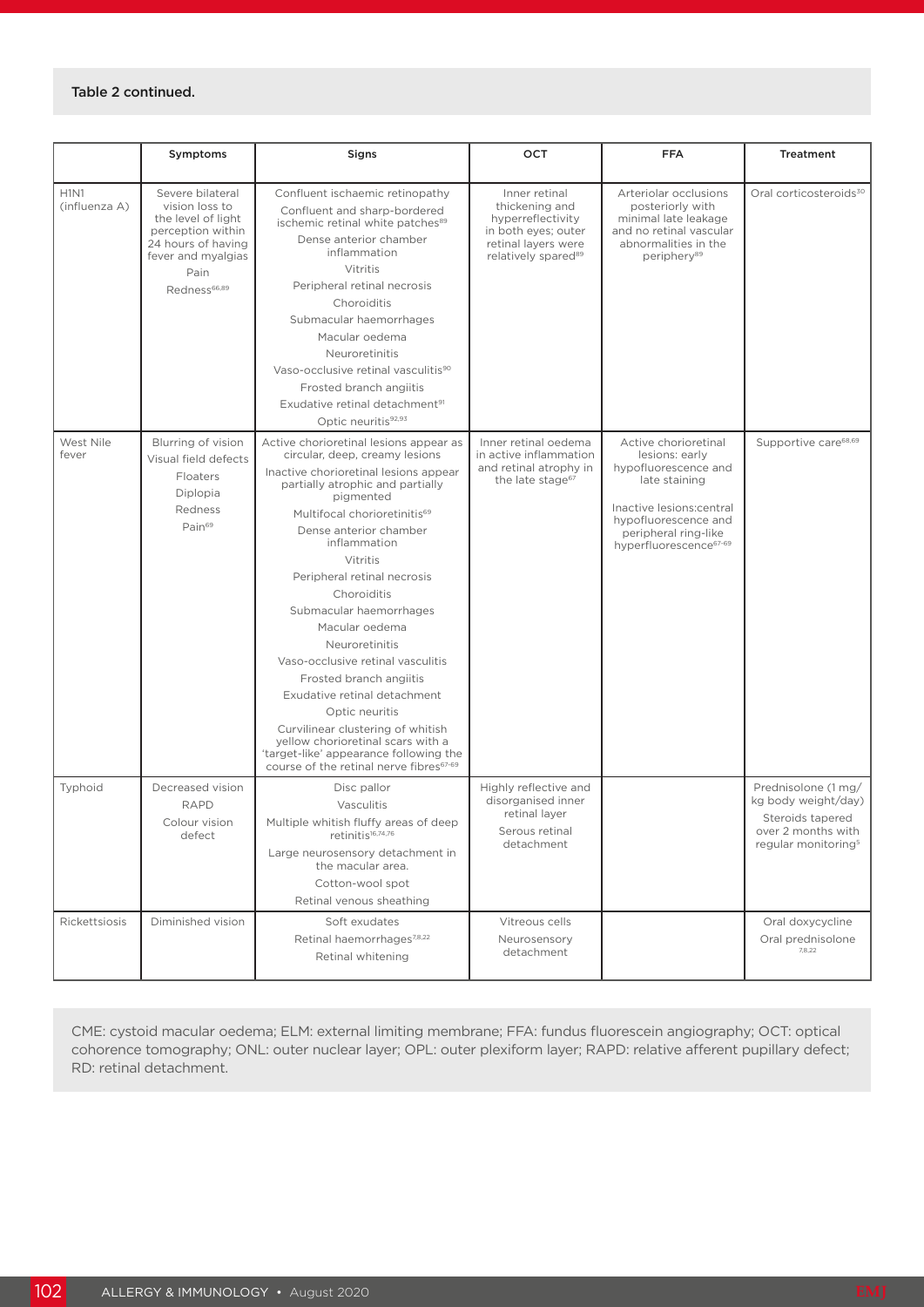had a unilateral large retinitis patch with vascular sheathing, and relative afferent pupillary defect with no evidence of cerebral malaria.<sup>1</sup> Table 2 summaries the clinical features seen in PFURS.

#### Management

Treatment of arbovirus infection (dengue fever, chikungunya, Zika virus, WNV, and yellow fever) is essentially symptomatic because there are currently no effective antiviral treatments.<sup>94</sup>

Steroids are the mainstay of treatment in patients who are persistently symptomatic and have poor vision as a result of ocular complications of PFURS.<sup>1-9,14,15</sup> In one case series, all patients with post fever retinitis were treated with oral prednisolone at 1 mg/kg body weight irrespective of aetiology, and the steroids were tapered based on clinical response over a period of 6 weeks; all patients had improvement in vision, despite the differences in aetiology.<sup>1,14</sup> Oral doxycycline and/or acyclovir or valacyclovir can be started empirically while investigations are awaited.2 Other modalities of treatment are intravenous methylprednisolone, posterior sub-Tenon's injection, intravitreal triamcinolone, intravitreal anti-VEGF injections (bevacizumab or ranibizumab).<sup>2</sup>

However, a large number of patients have self-limiting disease and resolve spontaneously without any treatment. Some case reports and case series have documented successful conservative management, hence it is believed to be a self-limiting condition.<sup>1,32</sup> Even though spontaneous recovery is possible in post febrile neuroretinitis, steroids help in hastening the resolution of retinitis and improving the vision, thus decreasing the time to recovery.<sup>76</sup> Whereas, another report by the present authors mentioned successful treatment of macular oedema and retinitis without steroids.77

#### **CONCLUSION**

Post fever retinitis of almost all aetiologies present with a similar morphological pattern because the condition manifests approximately 3 weeks after onset of fever and follows a preset natural course before resolution. These manifestations, which generally constitute inner retinitis at the posterior pole with or without optic nerve involvement, may be the result of a direct invasion by the pathogen or by indirect invasion mediated through immune-modulated mechanisms. It resolves in all cases without any relapses, but visual prognosis varies depending on macular ischaemic damage and optic nerve involvement. No specific treatment seems to be established based on the literature and patients may improve as a part of natural history of the disease process. However, some studies highlighted the need for a high index of suspicion by an ophthalmologist to diagnose this entity and for the early introduction of steroids for rapid improvement in symptoms and prevention of vision loss. Early referral to an ophthalmologist by the treating physician would result in a better functional outcome for the patients. This entity needs to be studied further to understand the detail of the natural history and histopathological and immunological aides. Further studies are needed to elucidate the mechanism of ophthalmic complications of viral, bacterial, and parasitic fevers.

#### References

- 1. Vishwanath S et al. Post-fever retinitis: a single center experience from South India. Int Ophthalmol. 2014;34:851-7.
- 2. Kawali A et al. Epidemic retinitis. Ocul Immunol Inflamm. 2018:1-7.
- 3. Sivakumar R et al. Molecular diagnosis and ocular imaging of West Nile virus retinitis and neuroretinitis. Ophthalmology. 2013;120:1820-6.
- 4. Lalitha P et al. Ocular involvement associated with an epidemic outbreak of chikungunya virus infection. Am J

Ophthalmol. 2007;144:552-6.

- 5. Relhan N et al. A case of vasculitis, retinitis and macular neurosensory detachment presenting post typhoid fever. J Ophthalmic Inflamm Infect. 2014;4:23.
- 6. Unnikrishnan S, Raju V. Ocular manifestations in mosquito-borne viral fevers. J Clin Ophthalmol Res. 2017;5:77-80.
- Balasundaram M et al. Ocular manifestations of *Rickettsia conorii*  in South India. Indian J Ophthalmol.

2018;66:1840-4.

- 8. Kawali A et al. Rickettsial retinitisan Indian perspective. J Ophthalmic Inflamm Infect. 2015;5:37.
- 9. Mahendradas P et al. Chikungunya and the eye: a review. J Ophthalmic Inflamm Infect. 2013;3:35.
- 10. Panchal B. Commentary: post fever retinitis and vasculitis: a morphological conundrum. Indian J Ophthalmol. 2018;66:1844.
- 11. Cunningham E et al. Acute multifocal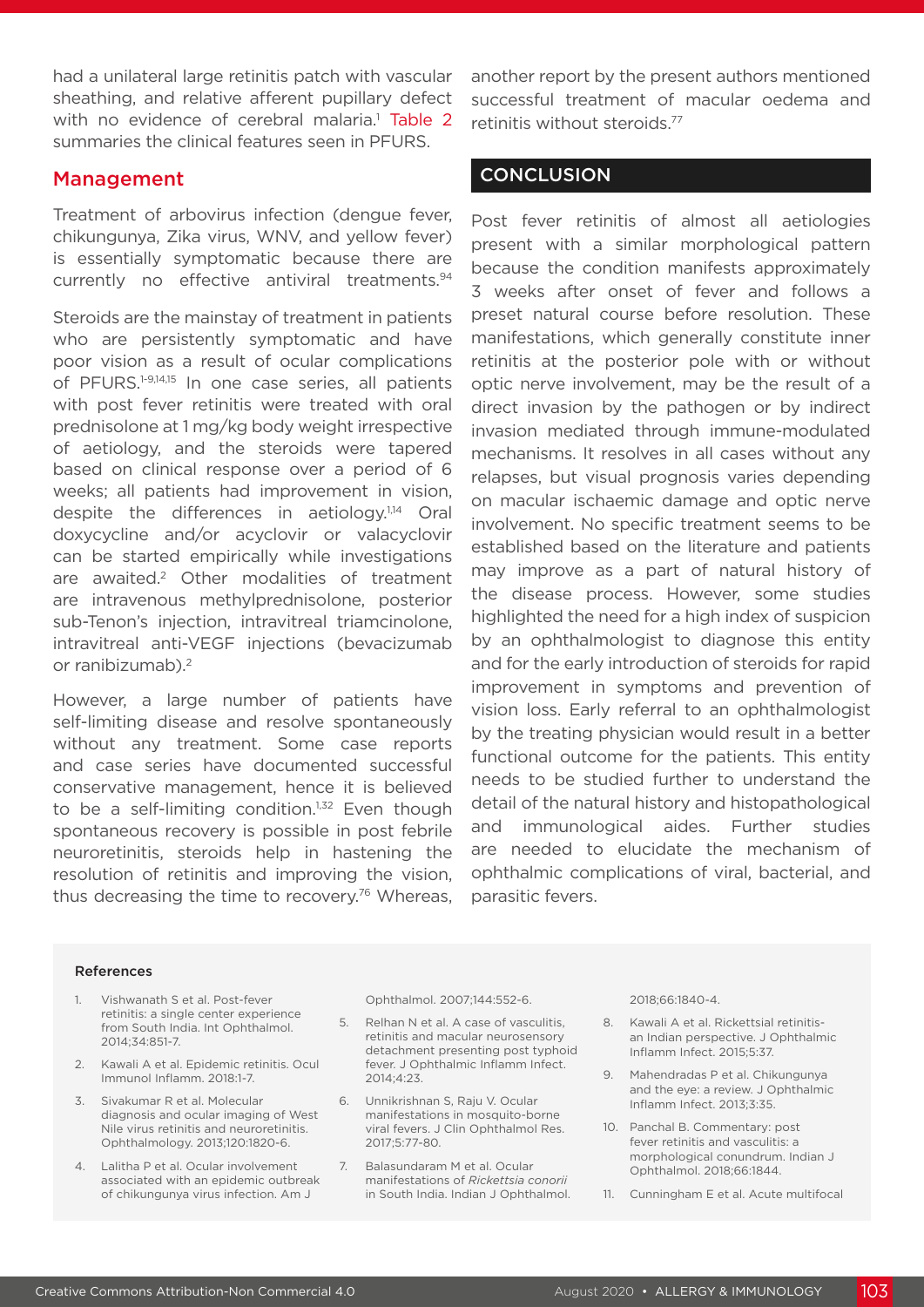retinitis. Am J Ophthalmol. 1997;123:347-57.

- 12. Su D et al. Prevalence of dengue maculopathy in patients hospitalized for dengue fever. Ophthalmology. 2007;114(9):1743-7.
- 13. Koundanya V et al. Secondary dengue retinitis with associated occlusive retinal vasculitis. J Ophthalmic Inflamm Infect. 2019;9(1):7.
- 14. Mahendradas P et al. Ocular manifestations associated with chikungunya. Ophthalmology. 2008;115:287-91.
- 15. Mahesh G et al. A case of bilateral presumed chikungunya neuroretinitis. Indian J Ophthalmol. 2009;57:148-50.
- 16. Prabhushanker M et al. Bilateral retinitis following typhoid fever. Int J Retin Vitr. 2017;3:10-2.
- 17. Fusco R et al. Stellate maculopathy due to Salmonella typhi. A case report. Ophthalmologica. 1986;192:154-8.
- 18. Murthy K et al. Bilateral retinitis following chikungunya fever. Indian J Ophthalmol. 2008;56:329-31
- 19. Siqueira R et al. Ocular manifestations in dengue fever. Ocul Immunol Inflamm. 2004;12:323-7.
- 20. Lim W et al. Ocular manifestations of dengue fever. Ophthalmology. 2004;111:2057-64.
- 21. Sanjay S et al. Optic neuropathy associated with dengue fever. Eye. 2008;22:722-4.
- 22. Shanmugam M et al. Optical coherence tomography angiography features of retinitis post-rickettsial fever. Indian J Ophthalmol. 2019;67:297-300.
- 23. Haritoglou C et al. A tourist with dengue fever and visual loss. Lancet. 2002;360:1070.
- 24. Yamamoto Y et al. Acute disseminated encephalomyelitis following dengue fever. J Infect Chemother. 2002;8:175-7.
- 25. Cruz-Villegas V et al. Bilateral choroidal effusions associated with dengue fever. Retina. 2003;23:576-8.
- 26. Nainiwal S et al. Bilateral vitreous haemorrhage associated with dengue fever. Eye. 2005;19:1012-3.
- 27. Chlebicki MP et al. Retinal hemorrhages in 4 patients with dengue fever. Emerg Infect Dis. 2005;11:770-2.
- 28. Mehta S. Ocular lesions in severe dengue hemorrhagic fever (DHF). J Assoc Physicians India. 2005;53:656- 7.
- 29. Preechawat P, Poonyathalang A. Bilateral optic neuritis after dengue viral infection. J Neuroophthalmol. 2005;25:51-2.
- 30. Menia NK et al. Fungal retinitis following influenza virus type A (H1N1) infection. Indian J Ophthalmol. 2019;67(9):1483-4.
- 31. da Silva PAN et al. Arboviruses (chikungunya, dengue, and Zika) associated with ophthalmic changes: a focus on aqueous fluid and vitreous humor. Eur J Clin Microbiol Infect Dis. 2019;DOI:10.1007/s10096-019-03792- 9.
- 32. Chan D et al. Ophthalmic complications of dengue. Emerg Infect Dis. 2006;12:285-9.
- 33. Khairallah M et al. New infectious etiologies for posterior uveitis. Ophthalmic Res. 2013;49:66-72.
- 34. Yadav H et al. Dengue associated choroiditis: a rare entity. J Ophthalmic Inflamm Infect. 2017;7:14.
- 35. Tabbara K. Dengue retinochoroiditis. Ann Saudi Med. 2012;32:530-3.
- 36. Yip VC et al. Ophthalmic complications of dengue fever: a systematic review. Ophthalmol Ther. 2012;1(1):2.
- 37. Pang E, Loh H. Current perspectives on dengue episode in Malaysia. Asian Pac J Trop Med. 2016;9(4):395-401.
- 38. Munk R et al. New associations of classic acute macular neuroretinopathy. Br J Ophthalmol. 2016;100:389-94.
- 39. Aggarwal K et al. Optical coherence tomography angiography features of acute macular neuroretinopathy in dengue fever. Indian J Ophthalmol. 2017;65:1235-8.
- 40. Juanarita J et al. Dengue related maculopathy and foveolitis. Asian Pac J Trop Biomed. 2012;2:755-6.
- 41. Akanda M et al. Multimodal imaging in dengue-fever-associated maculopathy. Ocul Immunol Inflamm. 2018;26:671-6.
- 42. Scripsema NK et al. Chikungunyaassociated uveitis and exudative retinal detachment: a case report. Retin Cases Brief Rep. 2015;9:352-6.
- 43. Martinez-Pulgarin F et al. Ophthalmologic aspects of chikungunya infection. Travel Med Infect Dis. 2016;14:451-7.
- 44. Khairallah M, Kahloun R. Ocular manifestations of emerging infectious diseases. Curr Opin Ophthalmol. 2013;24:574-80.
- 45. World Health Organization (WHO). Chikungunya and Dengue in the south west Indian Ocean. 2015. Available at: https://www.who.int/csr/ don/2006\_03\_17/en/. Last accessed: 03 June 2020.
- 46. Borgherini G et al. Outbreak of chikungunya on Reunion Island: early clinical and laboratory features in 157 adult patients. Clin Infect Dis. 2007;44:1401-7.
- 47. Shukla J et al. Molecular detection and characterization of West Nile virus associated with multifocal retinitis in patients from southern India. Int J Infect Dis. 2012;16(1):e53-9.
- 48. Fontes BM. Zika virus-related hypertensive iridocyclitis. Arq Bras Oftalmol. 2016;79:63.
- 49. Miranda HA et al. Expanded spectrum of congenital ocular findings in microcephaly with presumed Zika infection. Ophthalmology. 2016;123:1788-94.
- 50. Ventura C et al. Ophthalmological findings in infants with microcephaly and presumable intra-uterus Zika virus infection. Arq Bras Oftalmol. 2016;79:1-3.
- 51. Parke D et al. Serologically confirmed Zika-related unilateral acute maculopathy in an adult. Ophthalmology. 2016;123:2432-3.
- 52. Ventura V et al. Zika virus in Brazil and macular atrophy in a child with microcephaly. Lancet. 2016;387:228.
- 53. Ventura V et al. Zika: neurological and ocular findings in infant without microcephaly. Lancet. 2016;18:2502.
- 54. Freitas B et al. Ocular findings in infants with microcephaly associated with presumed Zika virus congenital infection in Salvador, Brazil. JAMA Ophthalmol. 2016;134:529-35.
- 55. Ventura V et al. Risk factors associated with the ophthalmoscopic findings identified in infants with presumed Zika virus congenital infection. JAMA Ophthalmol. 2016;134:912-8.
- 56. de Moraes CG et al. Optic neuropathy and congenital glaucoma associated with probable Zika virus infection in Venezuelan patients. JMM Case Rep. 2018;5:jmmcr.0.005145.
- 57. Shantha G et al. Ebola virus disease and the eye. 2016;27:538-44.
- 58. Steptoe PJ et al. Multimodal imaging and spatial analysis of Ebola retinal lesions in 14 survivors of Ebola virus disease. JAMA Ophthalmol. 2018;136:689-93.
- 59. Steptoe PJ et al. Novel retinal lesion in Ebola survivors, Sierra Leone, 2016. Emerg Infect Dis. 2017;23:1102-9.
- 60. Shantha J et al. Ophthalmic manifestations and causes of vision impairment in Ebola virus disease survivors in Monrovia, Liberia. Ophthalmology. 2017;124:170-7.
- 61. Mattia JG et al. Early clinical sequelae of Ebola virus disease in Sierra Leone: a cross-sectional study. Lancet Infect Dis. 2016;16:331-8.
- 62. Kibadi K et al. Late ophthalmologic manifestations in survivors of the 1995 Ebola virus epidemic in Kikwit, Democratic Republic of the Congo. J Infect Dis. 1999;179:13-4.
- 63. Rabon J et al. Acute bilateral